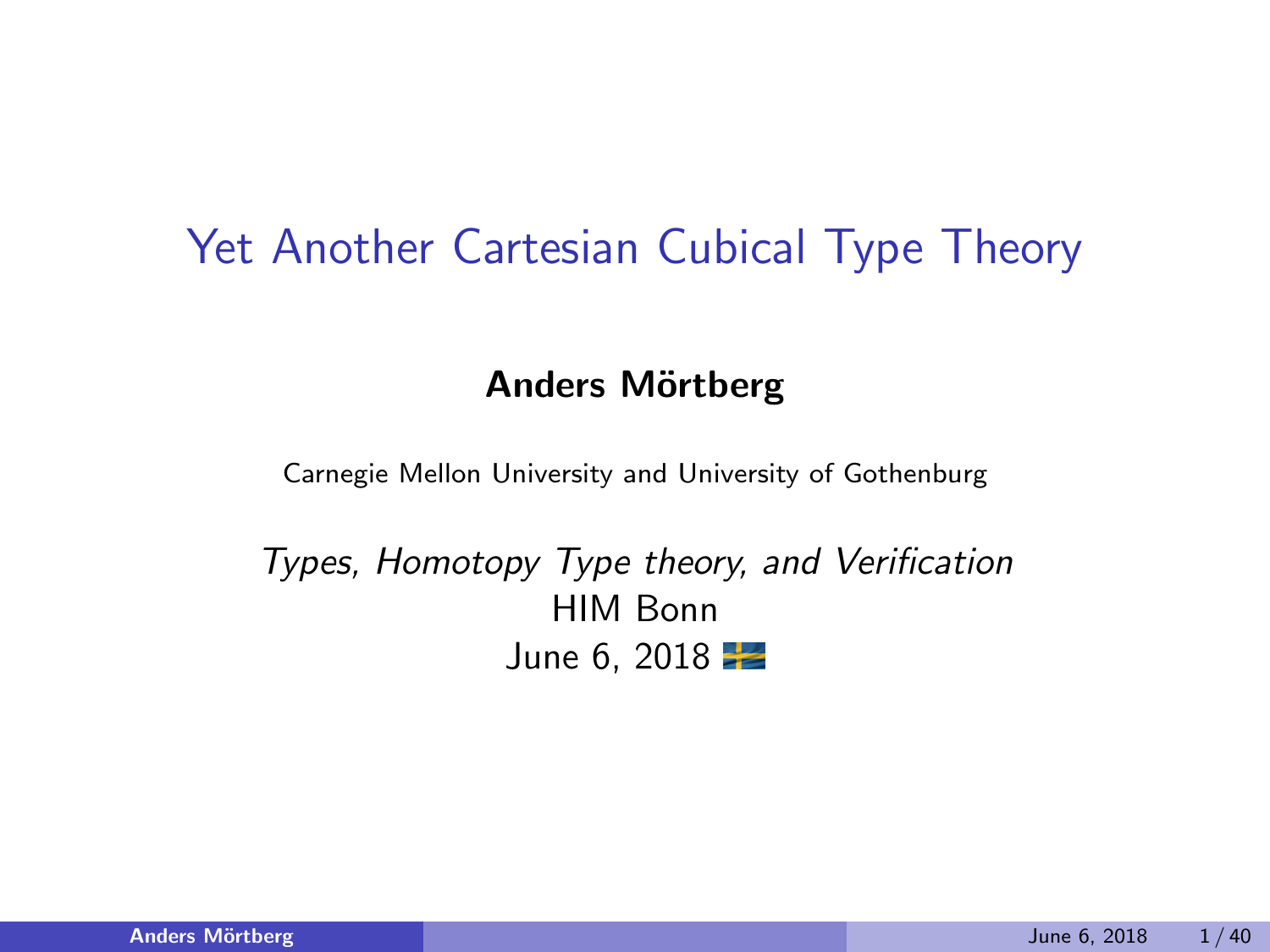#### Cubes, cubes, cubes...

I will talk about my attempts to understand the new and exciting developments on Cartesian cubical type theories:

> Computational Higher Type Theory III: Univalent Universes and Exact Equality (Angiuli, Favonia, Harper - AFH)

Cartesian Cubical Type Theory (Angiuli, Brunerie, Coquand, Favonia, Harper, Licata - ABCFHL)

These provide us with new constructive models of Univalent Foundations and higher inductive types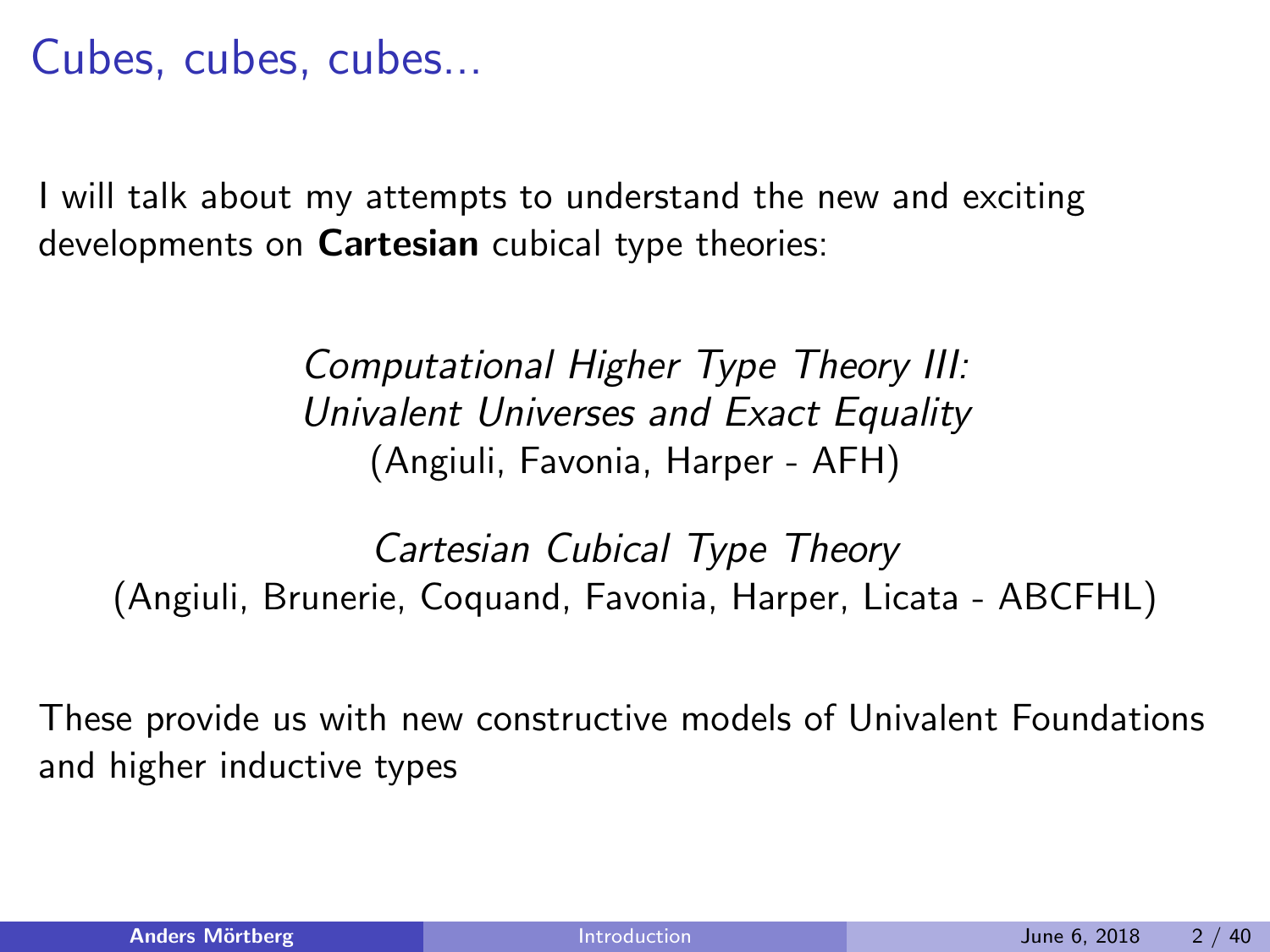Slogan: the best way to understand type theory is to implement it!

Together with Carlo Angiuli I have adapted the code-base of cubicaltt to implement a Cartesian cubical type theory:

> yacctt: yet another cartesian cubical type theory<sup>1</sup> <https://github.com/mortberg/yacctt/>

Inspired by Cubical Type Theory: a constructive interpretation of the univalence axiom (Cohen, Coquand, Huber, M. - CCHM)

 $\frac{1}{1}$ <https://en.wikipedia.org/wiki/Yacc>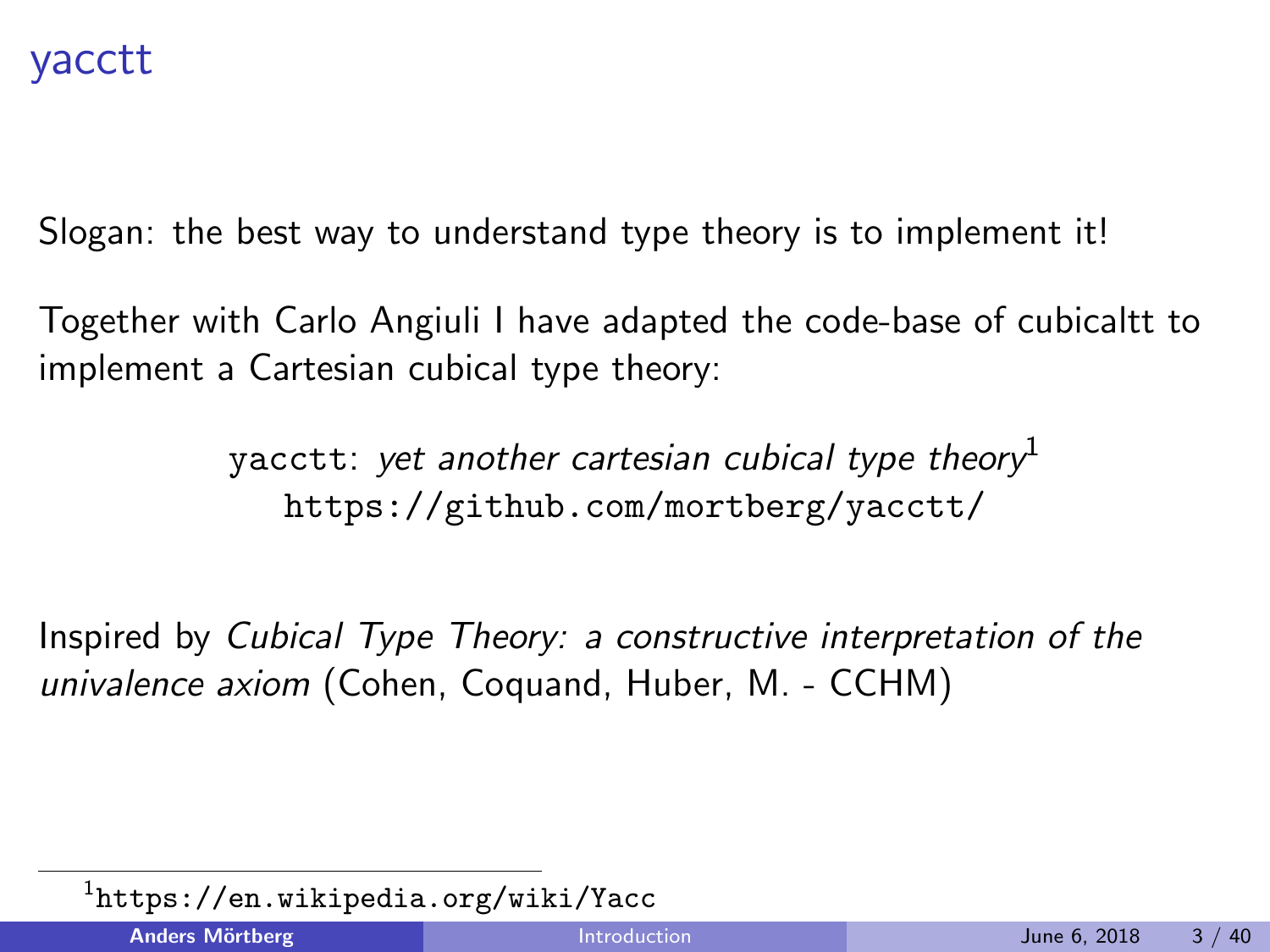In this talk I will present this syntactically, however everything I say can be done internally in a topos extended with suitable axioms following:

> Axioms for Modelling Cubical Type Theory in a Topos (Orton, Pitts)

Internal Universes in Models of Homotopy Type Theory (Licata, Orton, Pitts, Spitters)

This is the approach taken in ABCFHL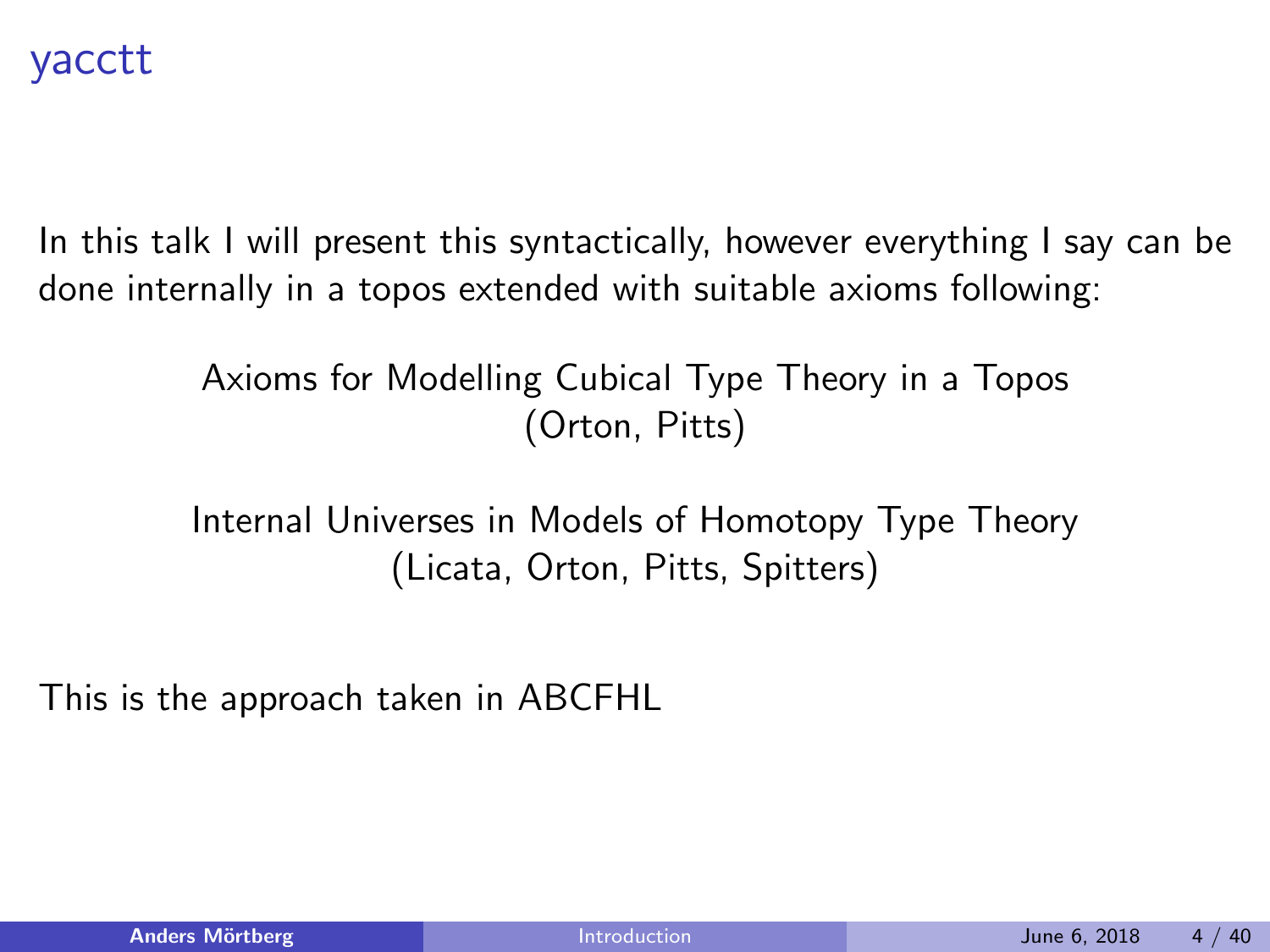My main motivation for implementing another cubical type theory is to explore the following:

- **1** How convenient is it to formalize mathematics in this new system with its new primitives?
- **2** Does this compute more efficiently than cubicaltt? (Can we compute the Brunerie number?)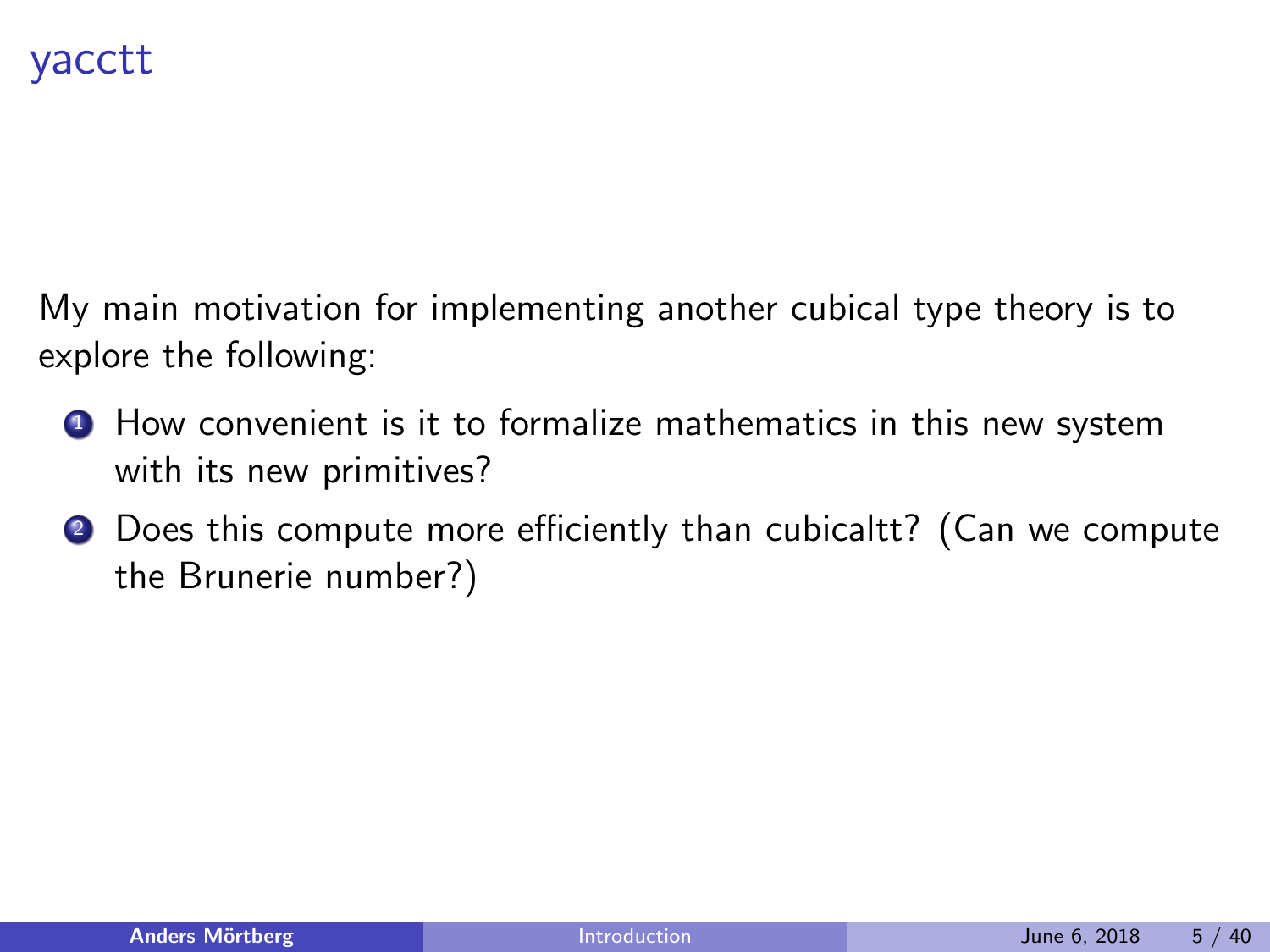#### yacctt

yacctt extends dependent type theory (with eta for  $\Pi$  and  $\Sigma$ ) with:

- Path types based on a Cartesian interval
- Diagonal context restrictions (generating cofibrations)
- Generalized Kan operations (transport of structures $^2)$
- V-types (special case of Glue-types that suffices for univalence)
- **•** Fibrant universes
- Some higher inductive types

 $2$ cf. Bourbaki: Theory of sets, 1968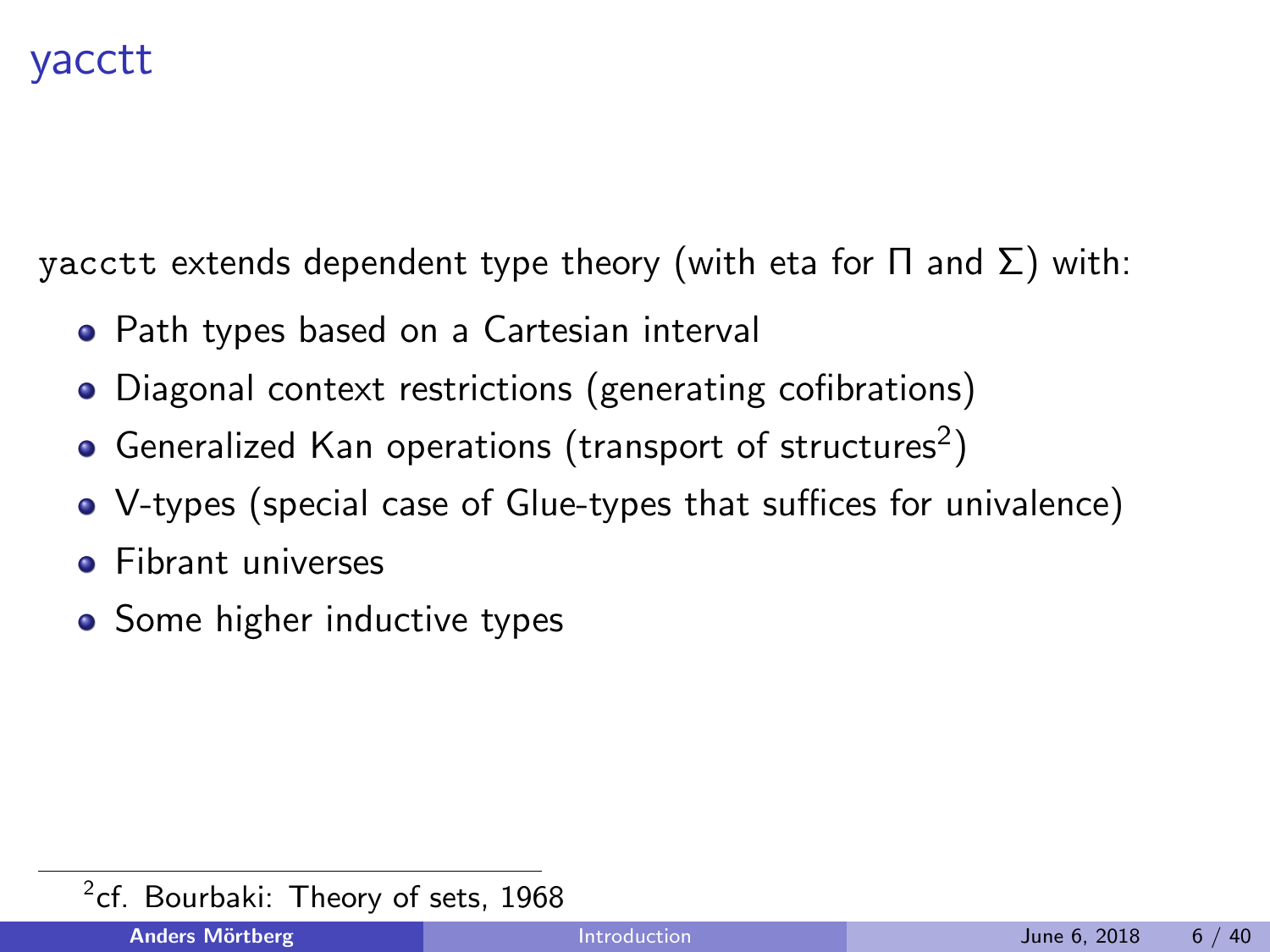## Cartesian interval

Formal representation of the interval, I:

```
r, s ::= 0 | 1 | i
```
 $i, j, k...$  formal symbols/names representing directions/dimensions

Contexts can contain variables in the interval:

 $\Gamma \vdash$  $Γ, i : I \vdash$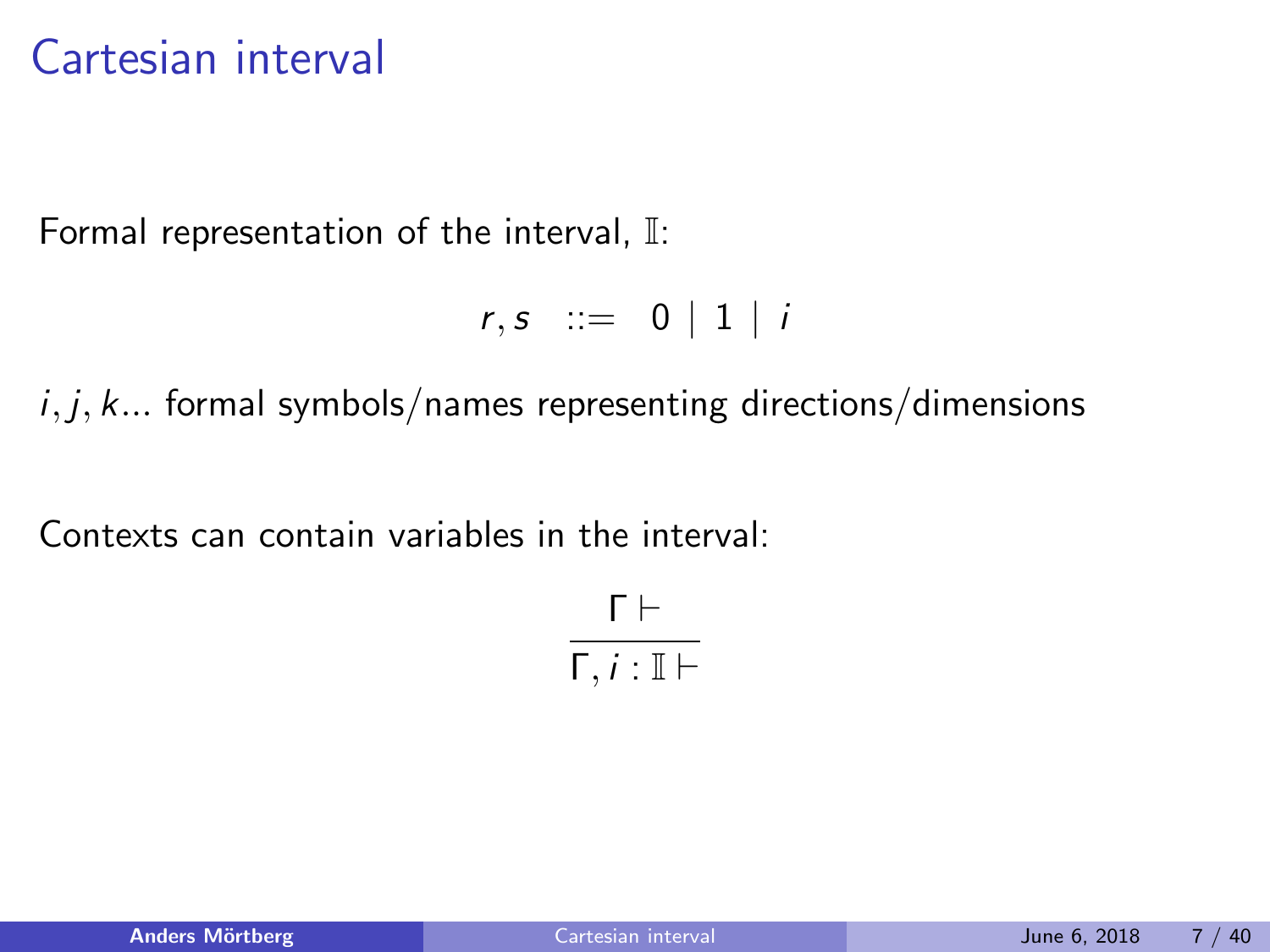## Cartesian interval

 $i : \mathbb{I} \vdash A$  corresponds to a line:

$$
A(0/i) \longrightarrow A(1/i)
$$

 $i : \mathbb{I}, j : \mathbb{I} \vdash A$  corresponds to a square:



Diagonal substitutions are allowed (no linearity constraint as in BCH)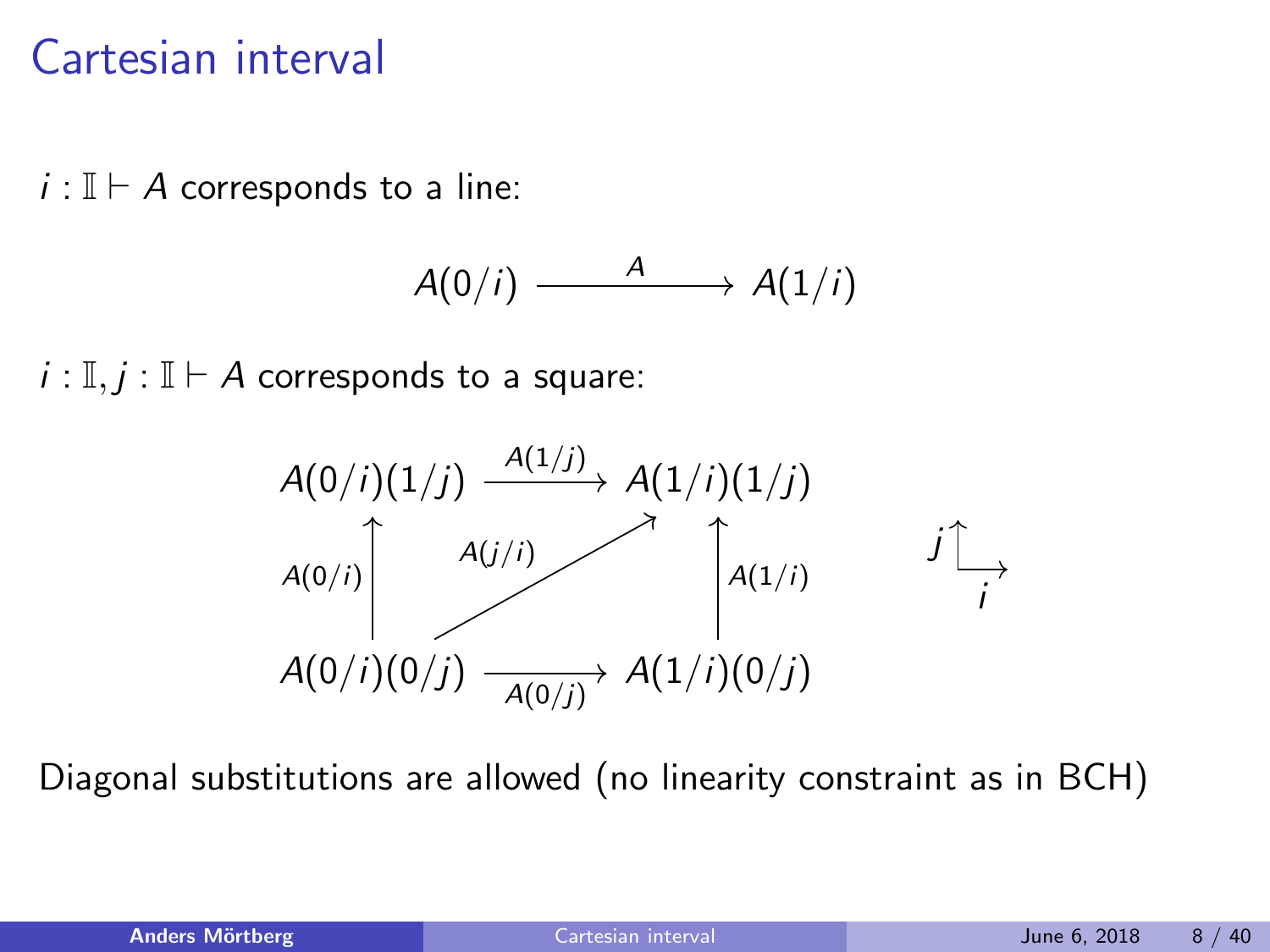### Path types

The Path types are modelled as:

$$
\mathit{Path}(A) := A^{\mathbb{I}}
$$
\n
$$
\mathit{Path}_A(a, b) := \{ p \in \mathit{Path}(A) \mid p0 = a \land p1 = b \}
$$

In the syntax we write Path A a b for the Path types and  $\langle i \rangle$  u for Path abstraction

These types are defined by the same rules as in CCHM and provide a convenient syntax for directly reasoning about (higher) equality types

We can directly prove that these satisfy function extensionality (CCHM)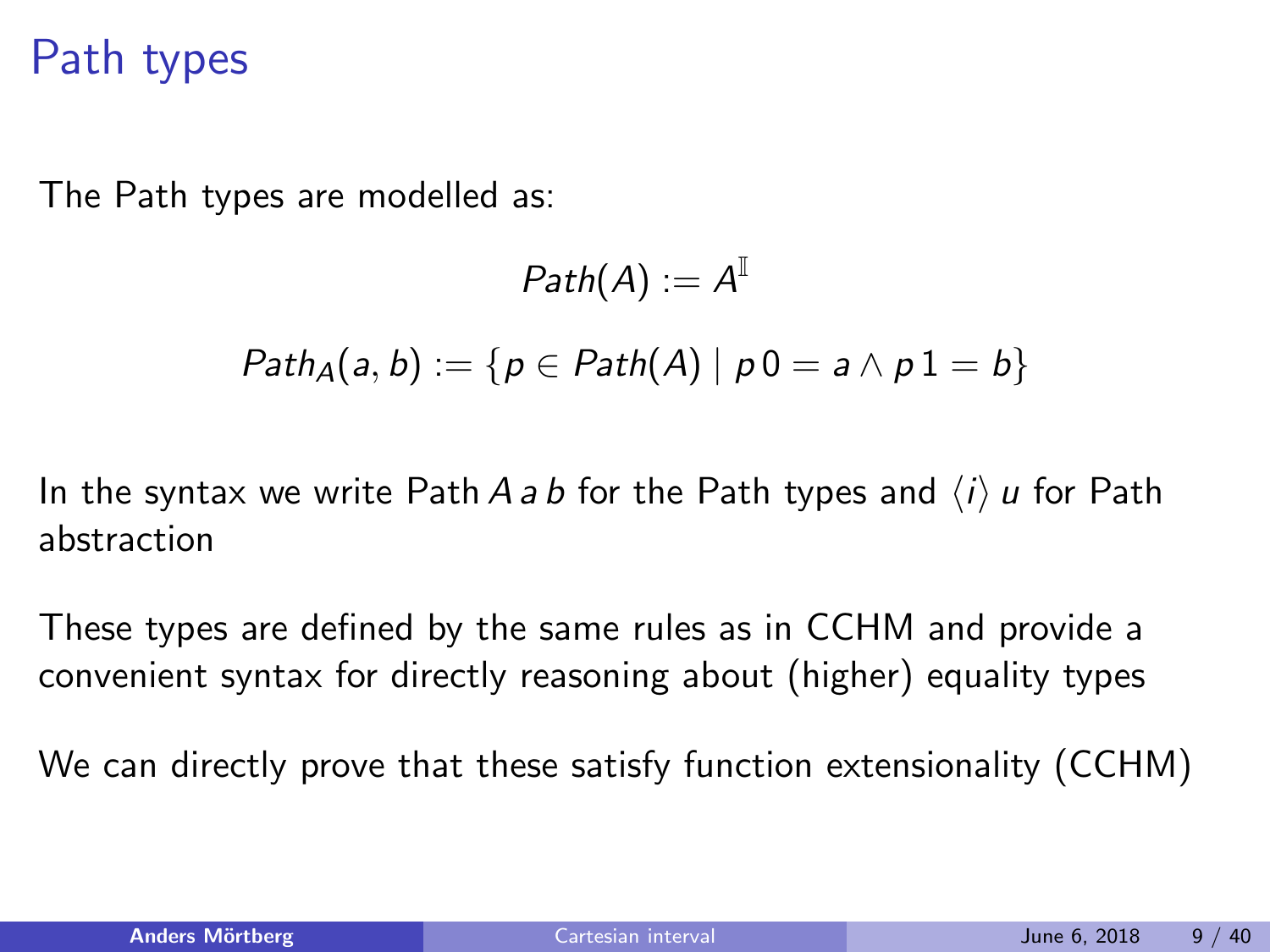## Composition operations

We want to be able to compose paths:

$$
a \xrightarrow{p} b \qquad \qquad b \xrightarrow{q} c
$$

We do this by computing the dashed line in:



In general this corresponds to computing the missing sides of n-dimensional cubes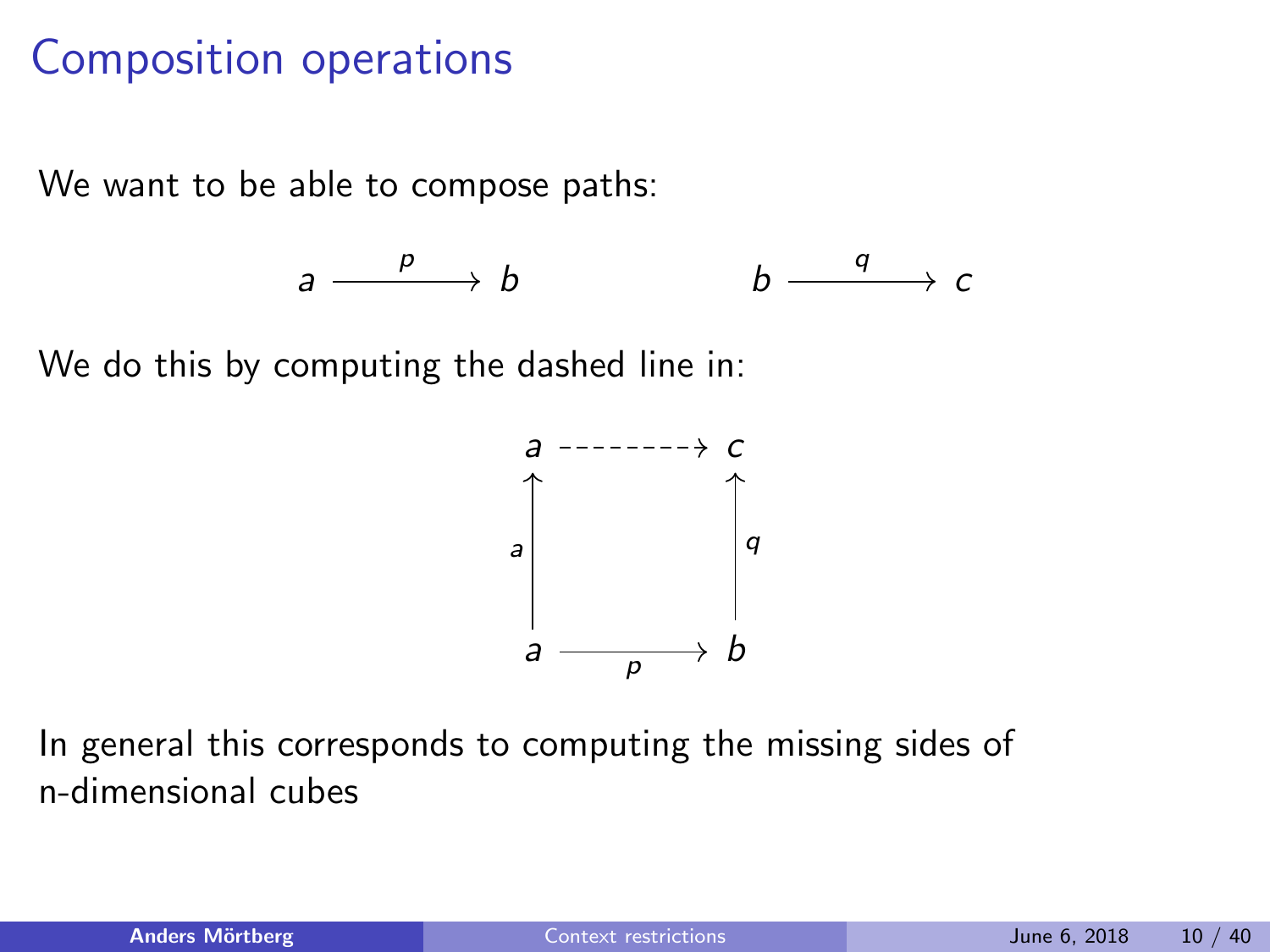## Composition operations

Box principle: any open box has a lid

Cubical version of the Kan condition for simplicial sets:

"Any horn can be filled"

First formulated by Daniel Kan in "Abstract Homotopy I" (1955) for cubical complexes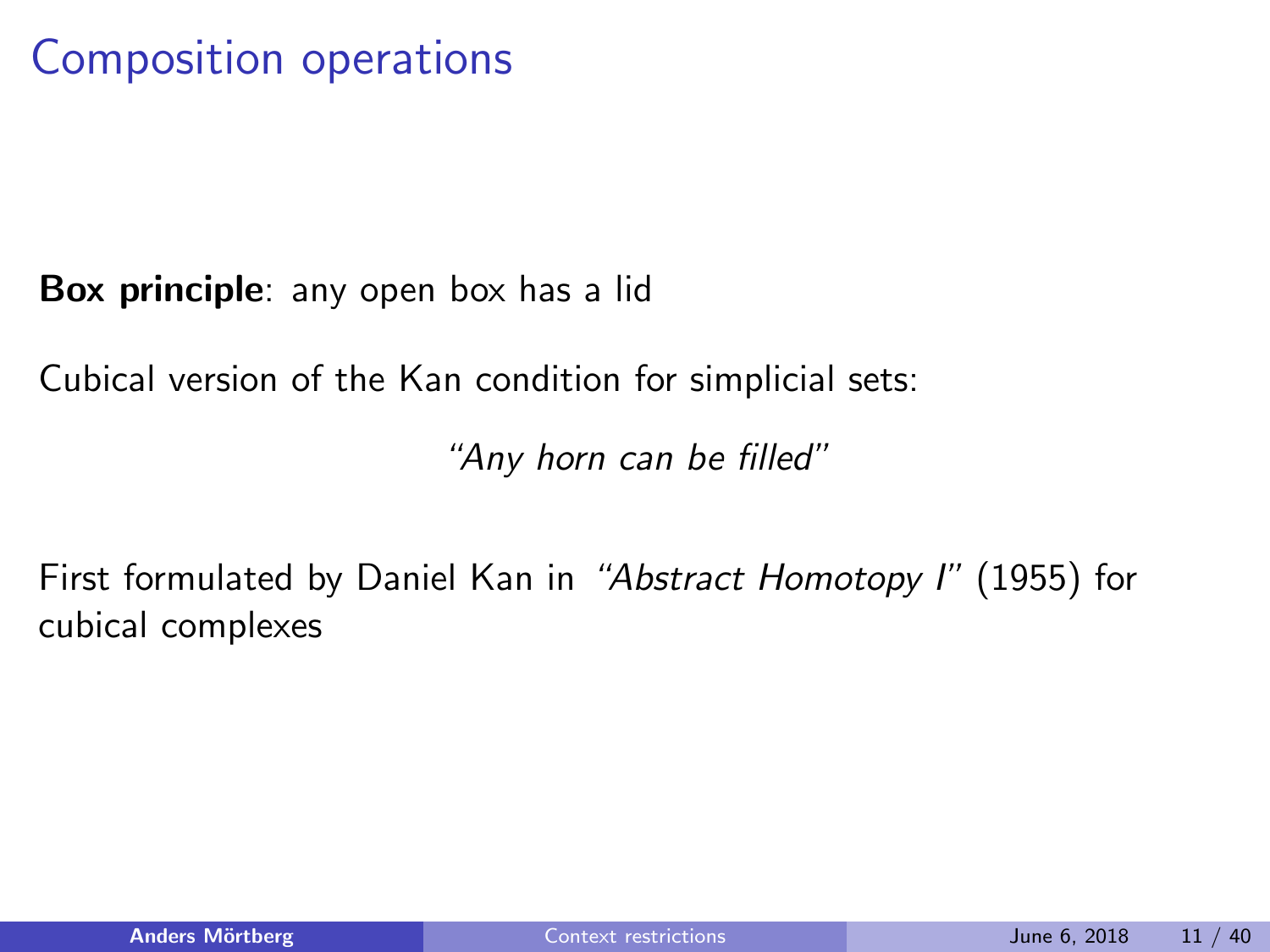To formulate this we need syntax for representing partially specified n-dimensional cubes

We add context restrictions  $\Gamma, \varphi$  where  $\varphi$  is a "face formula" representing a subset of the faces of a cube

$$
\varphi,\psi \ \ ::= \ \ 0_{\mathbb{F}} \ \ | \ \ 1_{\mathbb{F}} \ \ | \ \ (i=0) \ \ | \ \ (i=1) \ \ | \ \ (i=j) \ \ | \ \ \varphi \wedge \psi \ \ | \ \ \varphi \vee \psi
$$

Key new idea is to allow  $(i = j)$  as context restrictions! (AFH)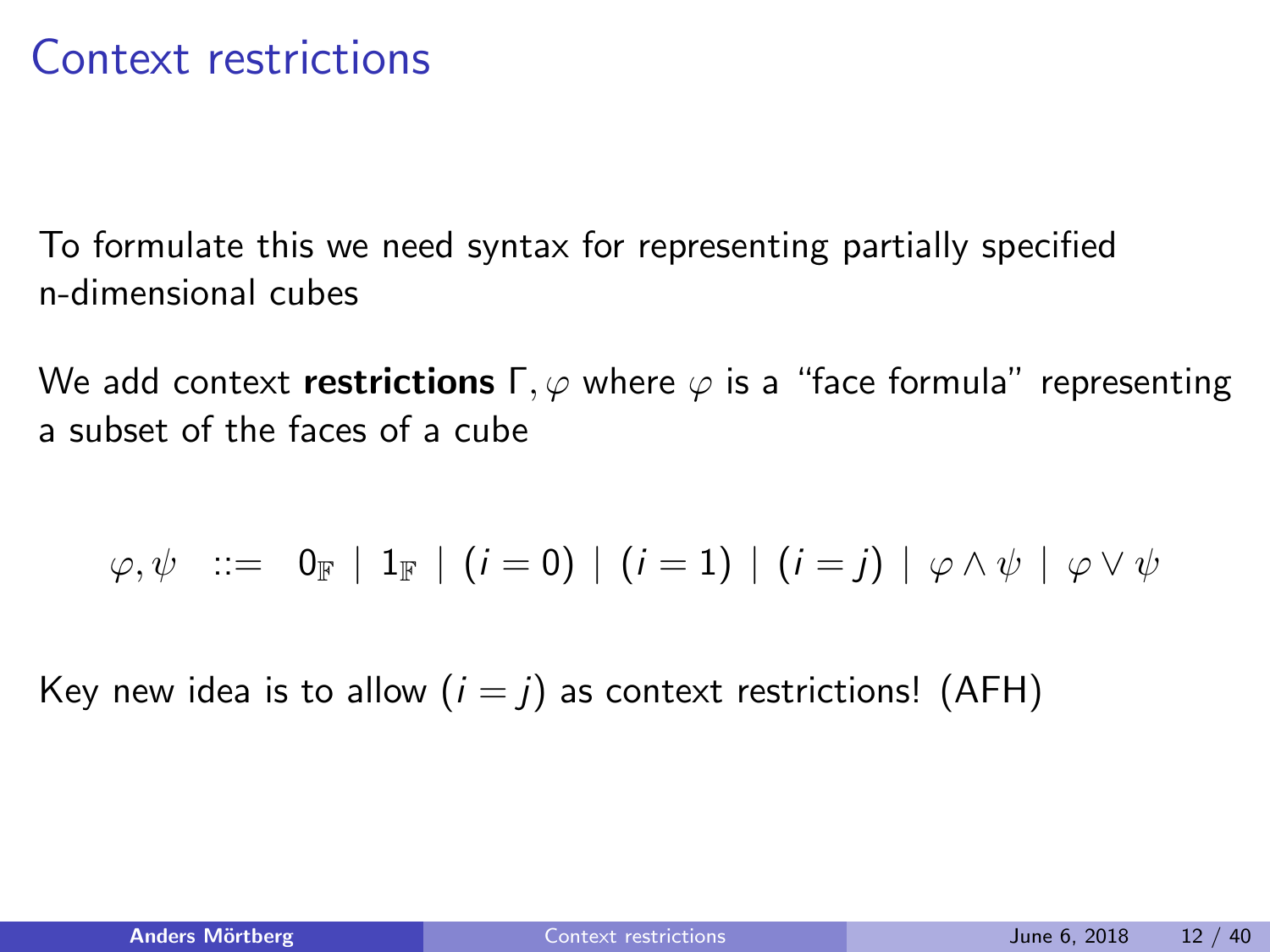#### Partial elements

Any judgment valid in a context  $\Gamma$  is also valid in a restriction  $\Gamma, \varphi$ 

$$
\frac{\Gamma \vdash A}{\Gamma, \varphi \vdash A}
$$

If  $\Gamma \vdash A$  and  $\Gamma, \varphi \vdash a : A$  then a is a **partial element** of A of extent  $\varphi$ 

We write  $\Gamma \vdash b : A[\varphi \mapsto a]$  for

 $\Gamma \vdash b : A$   $\Gamma, \varphi \vdash a : A$   $\Gamma, \varphi \vdash a = b : A$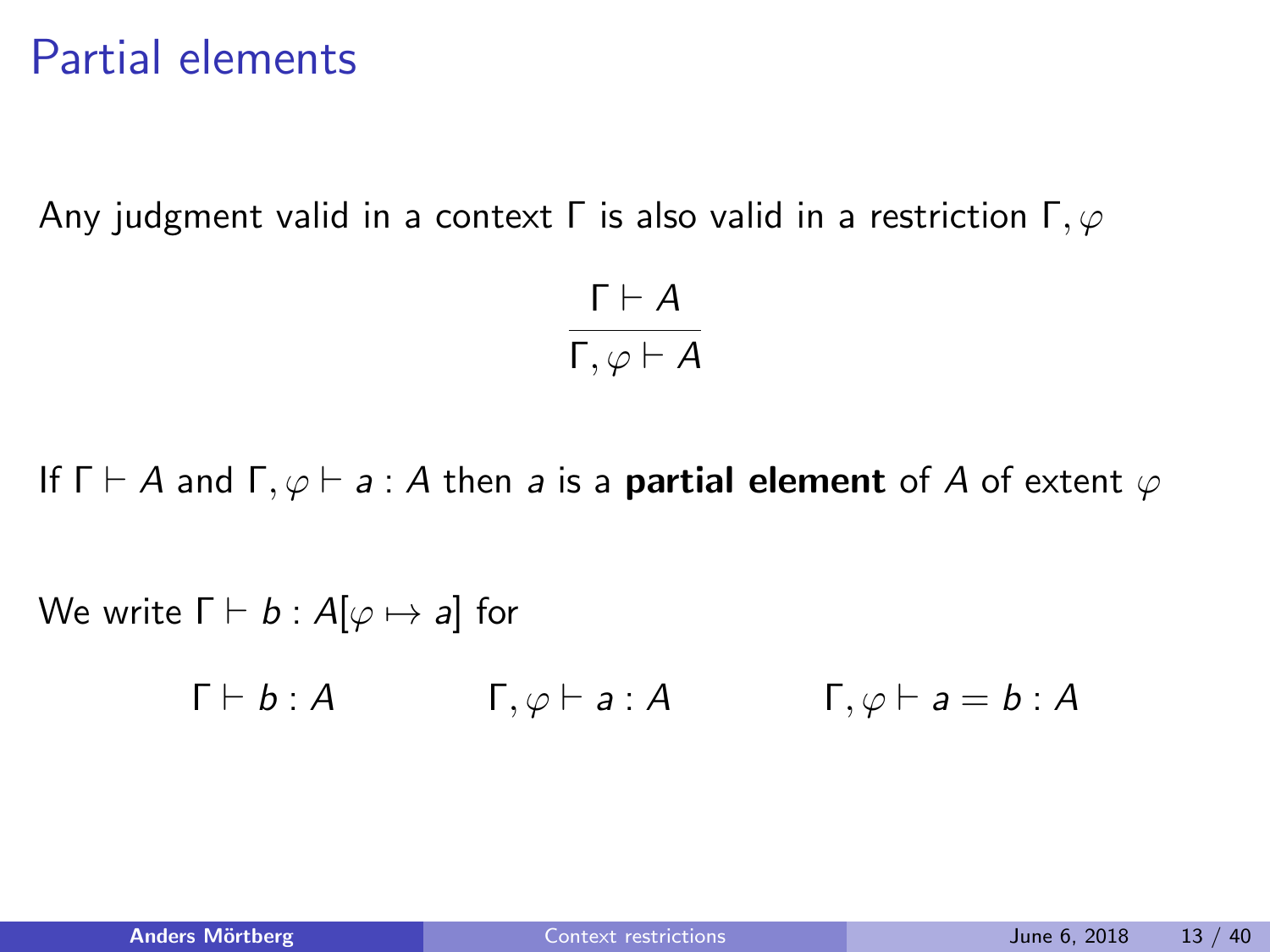## Box principle in CCHM

In CCHM we formulated the box principle as:

$$
\frac{\Gamma, i: \mathbb{I} \vdash A \qquad \Gamma, \varphi, i: \mathbb{I} \vdash u: A \qquad \Gamma \vdash u_0: A(0/i)[\varphi \mapsto u(0/i)]}{\Gamma \vdash \text{comp}^i \ A \ [\varphi \mapsto u] \ u_0: A(1/i)[\varphi \mapsto u(1/i)]}
$$

- $\bullet$  u<sub>0</sub> is the bottom
- $\bullet$  *u* is the sides
- comp<sup>i</sup>  $A [\varphi \mapsto u] u_0$  is the lid

Semantically this is a **structure** (and not a property) of a type. A type is called fibrant if it can be equipped with this structure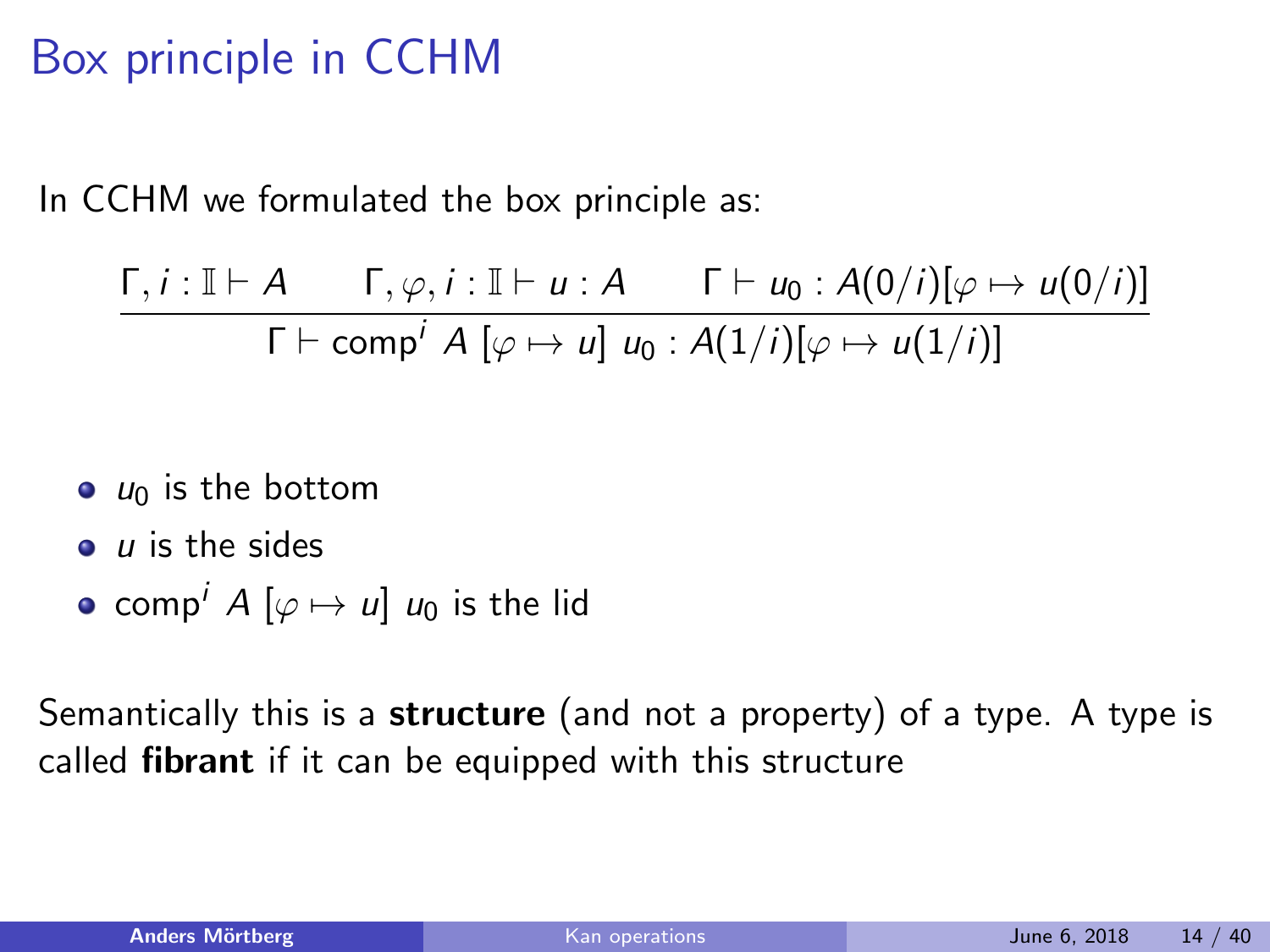#### Composition operations: example

With composition we can justify transitivity of path types:

 $\Gamma \vdash p :$  Path A a b  $\Gamma \vdash q :$  Path A b c  $\Gamma \vdash \langle i \rangle$  comp<sup>j</sup> A  $[(i = 0) \mapsto a, (i = 1) \mapsto q j]$  (p i) : Path A a c

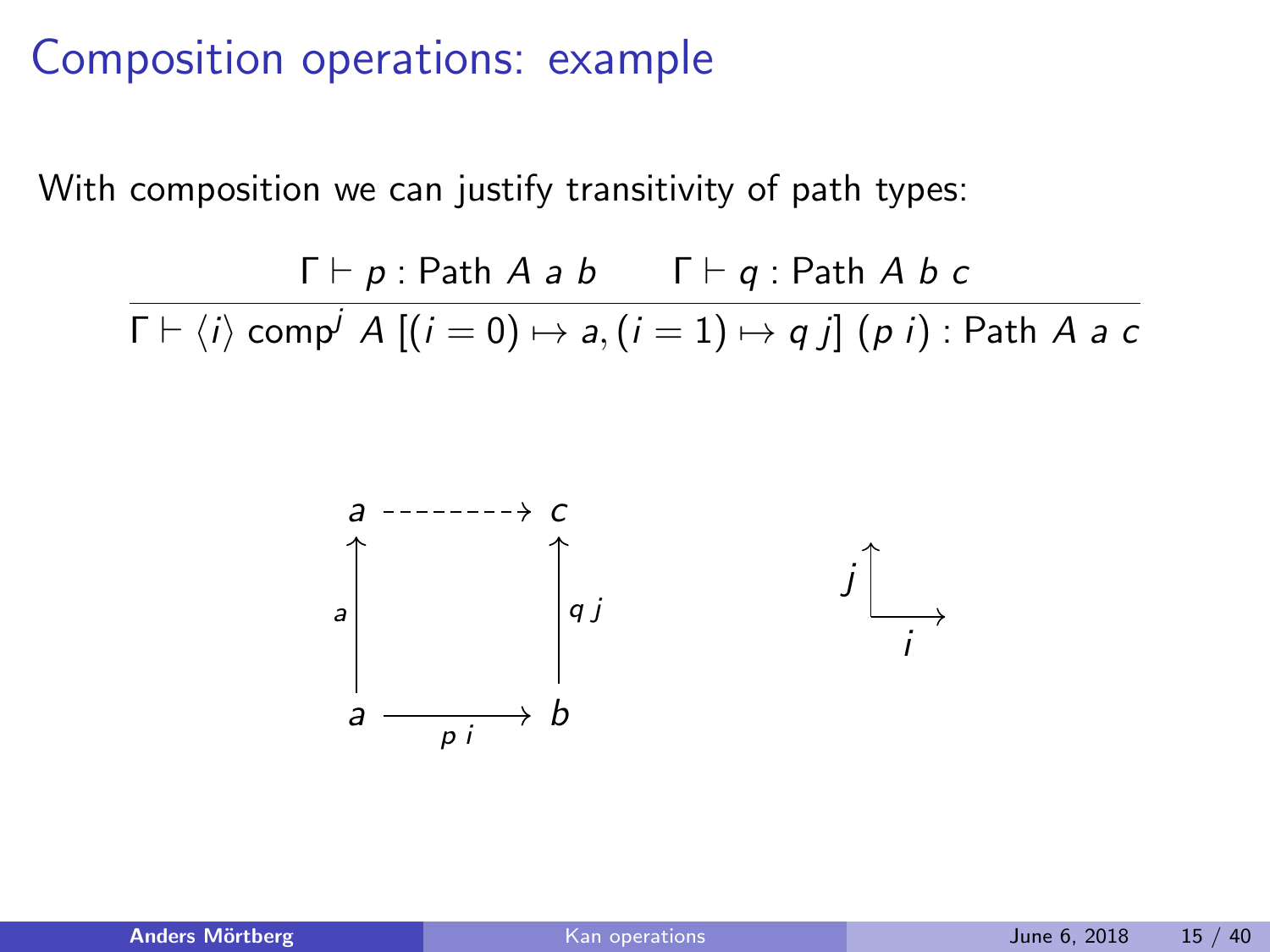### Transport as composition in CCHM

Composition for  $\varphi = 0$ <sub>F</sub> corresponds to transport:

$$
\frac{\Gamma, i : \mathbb{I} \vdash A \qquad \Gamma \vdash u_0 : A(i/0)}{\Gamma \vdash \text{transport}^i \ A \ u_0 = \text{comp}^i \ A \ [] \ u_0 : A(i/1)}
$$

$$
u_0 \bullet \qquad \qquad \bullet \quad \bullet \quad \text{transport}^i \ A \ u_0
$$

$$
A(0/i) \xrightarrow{A} A(1/i)
$$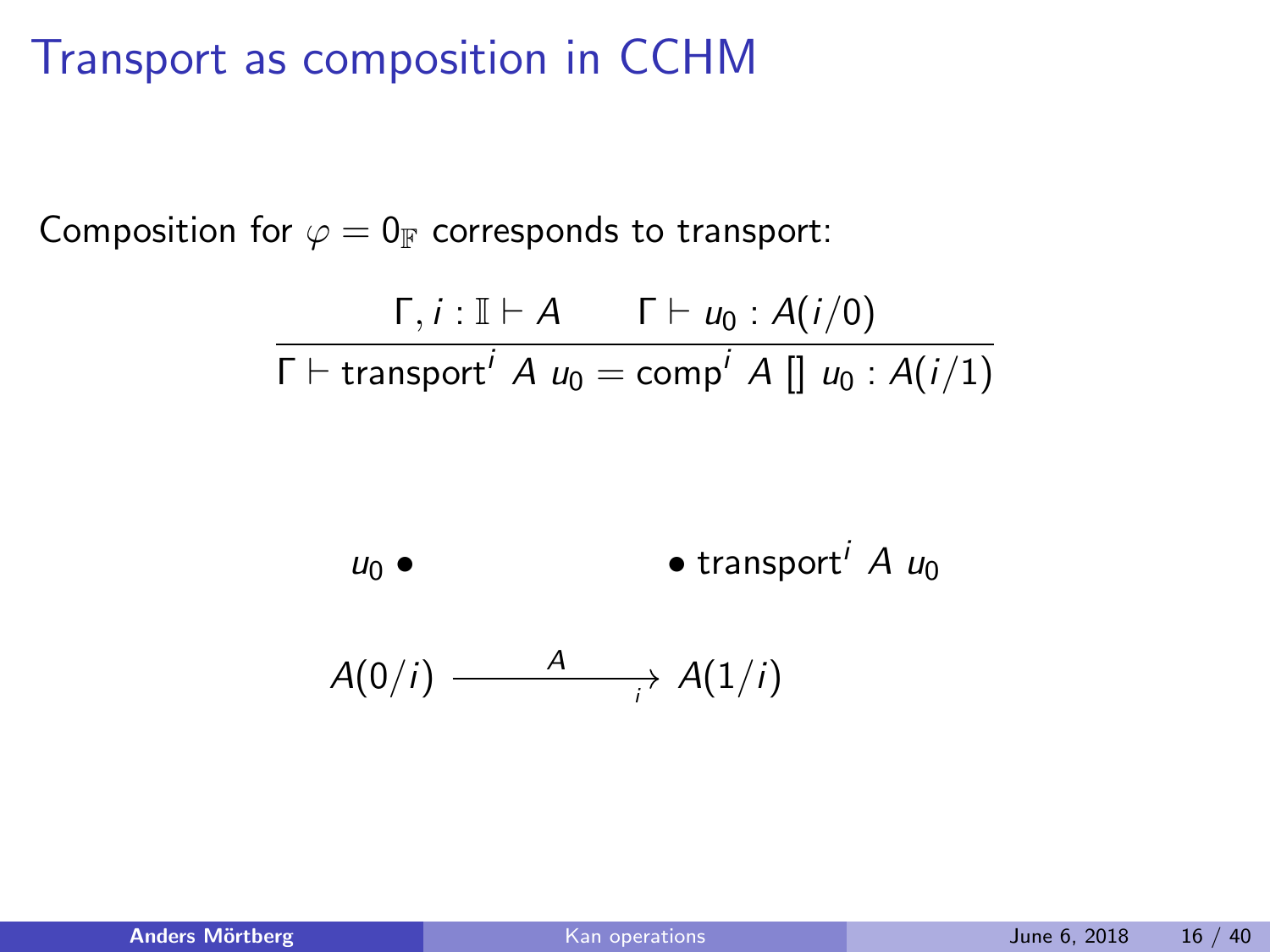## Kan filling from composition

A key observation in CCHM is that we can compute the filler of a cube using composition and connections

In yacctt we don't have any connections... What can we do?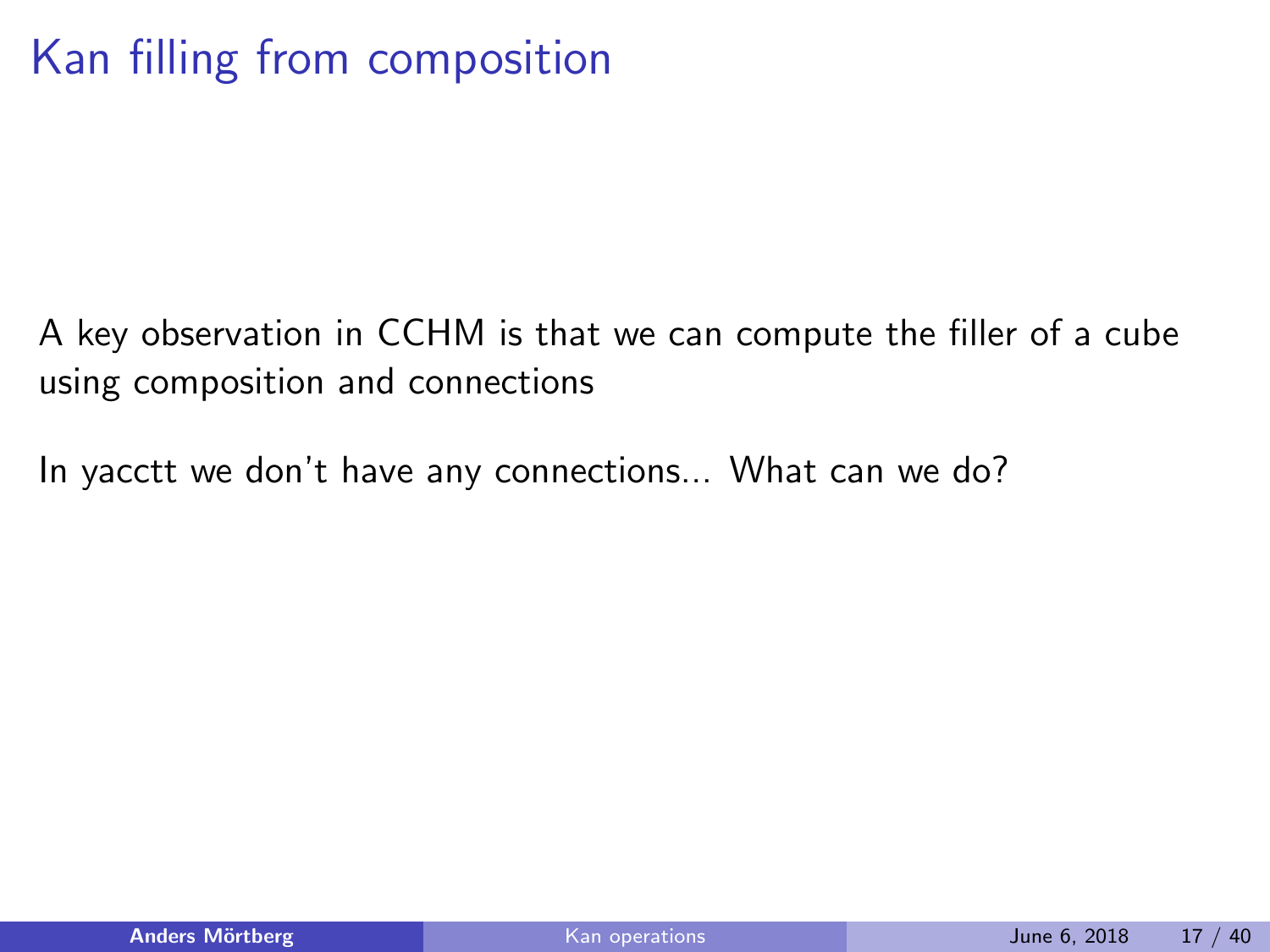A key observation in CCHM is that we can compute the filler of a cube using composition and connections

In yacctt we don't have any connections... What can we do?

Solution: strengthen the composition operation!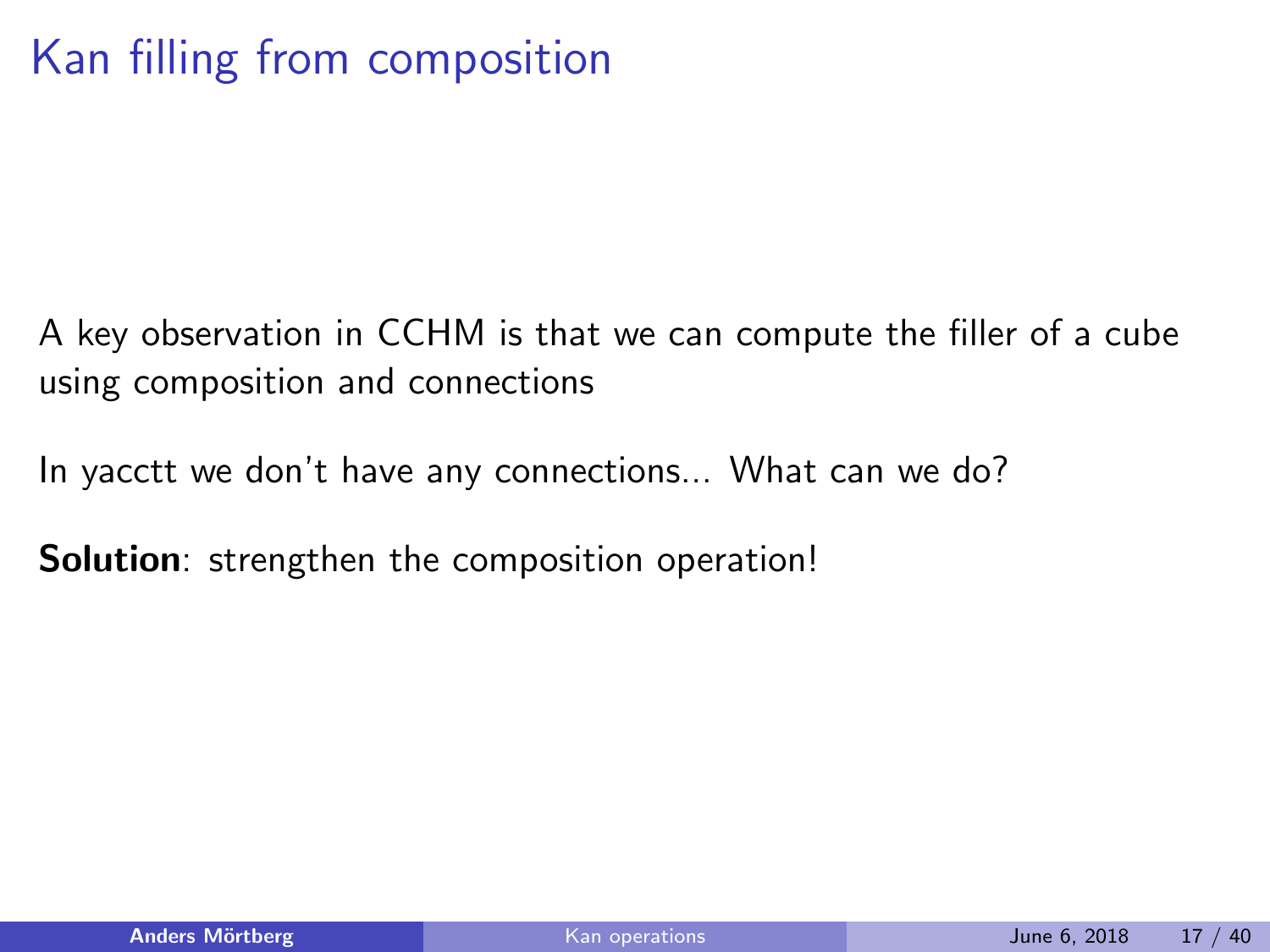## Strengthened composition

Compose from  $r$  to  $s$ :

$$
\begin{array}{cc}\n\Gamma, i: \mathbb{I} \vdash A & \Gamma \vdash r: \mathbb{I} & \Gamma \vdash s: \mathbb{I} \\
\Gamma \vdash \varphi: \mathbb{F} & \Gamma, \varphi, i: \mathbb{I} \vdash u: A & \Gamma \vdash u_0: A(r/i)[\varphi \mapsto u(r/i)] \\
\hline\n\Gamma \vdash \text{com}_{i}^{r \to s} A[\varphi \mapsto u] u_0: A(s/i)[\varphi \mapsto u(s/i), r = s \mapsto u_0]\n\end{array}
$$

We recover comp when  $r = 0$  and  $s = 1$ 

We get the filler when  $r = 0$  and s is a dimension variable  $j : \mathbb{I}$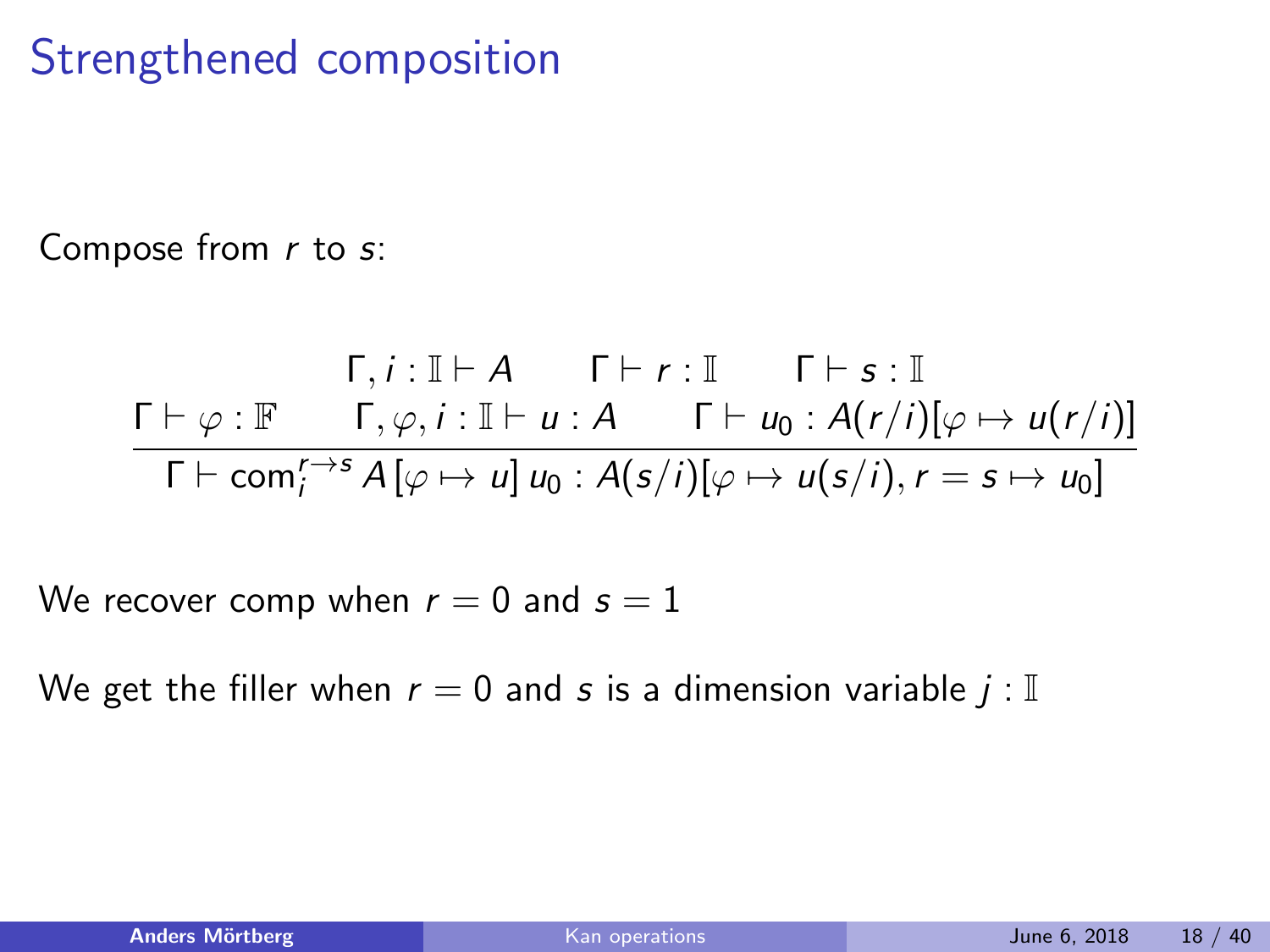### Strengthened composition

We can now define com by cases on the type A just like in CCHM, however in order to also be able to support HITs we first decompose the operation into homogeneous composition and coercion:

$$
\begin{array}{ccc}\n\Gamma \vdash A & \Gamma \vdash r : \mathbb{I} & \Gamma \vdash s : \mathbb{I} \\
\Gamma \vdash \varphi : \mathbb{F} & \Gamma, \varphi, i : \mathbb{I} \vdash u : A & \Gamma \vdash u_0 : A[\varphi \mapsto u(r/i)] \\
\hline\n\Gamma \vdash \text{hcom}_{i}^{r \to s} A[\varphi \mapsto u] u_0 : A[\varphi \mapsto u(s/i), r = s \mapsto u_0]\n\end{array}
$$

$$
\frac{\Gamma, i: \mathbb{I} \vdash A \qquad \Gamma \vdash r: \mathbb{I} \qquad \Gamma \vdash s: \mathbb{I} \qquad \Gamma \vdash u: A(r/i)}{\Gamma \vdash \mathrm{coe}_i^{r \to s} A u: A(s/i)[r = s \mapsto u]}
$$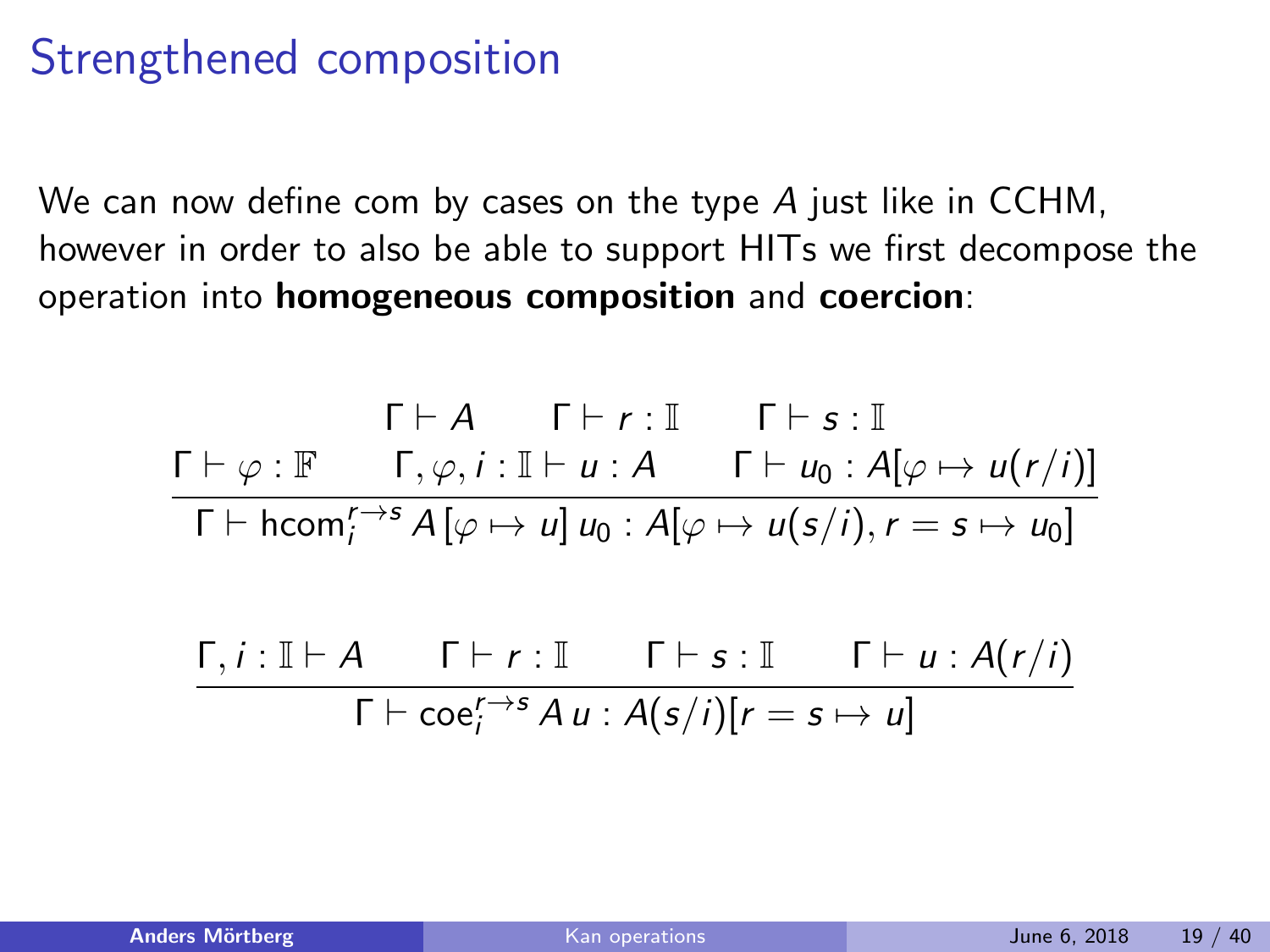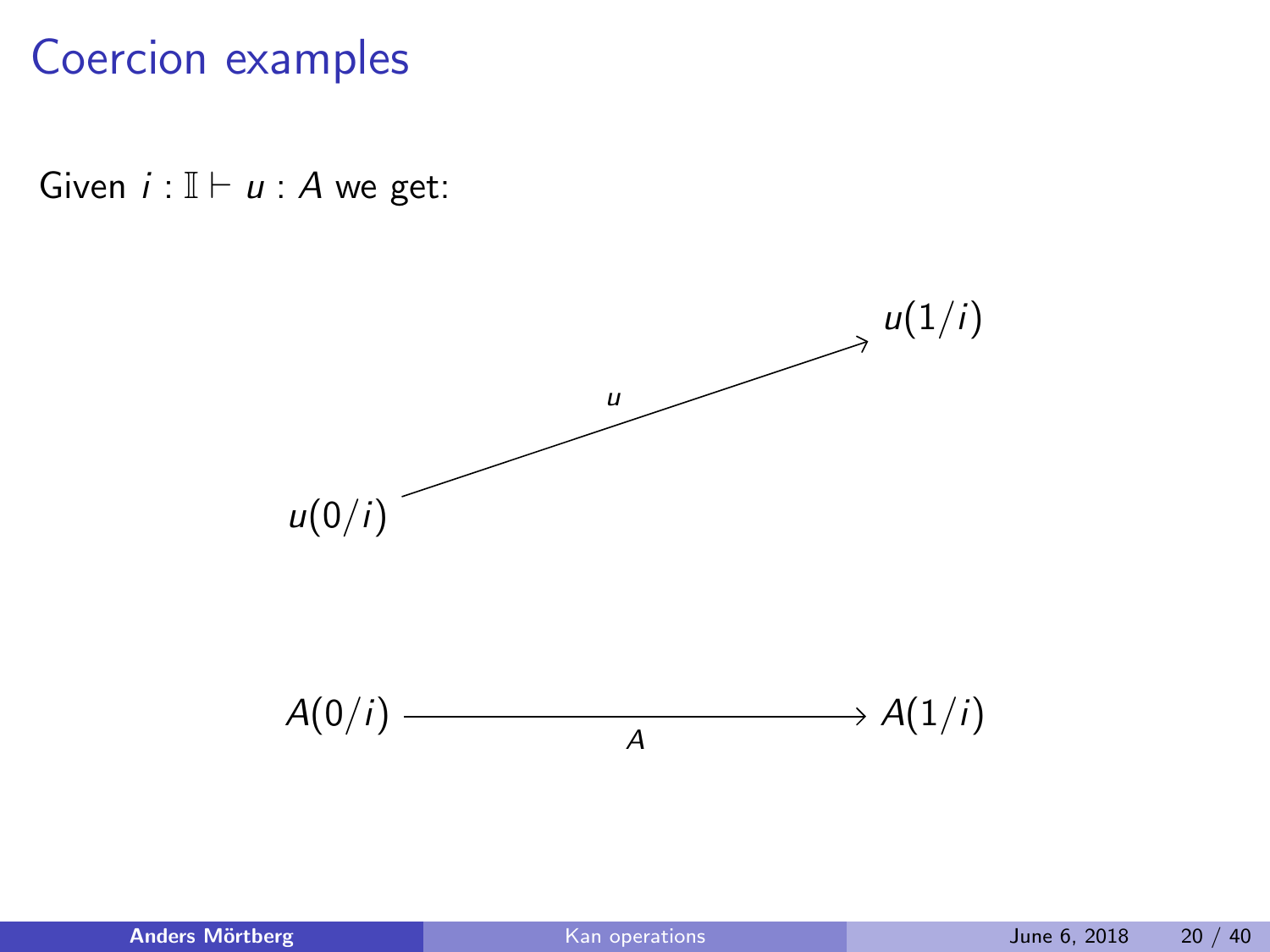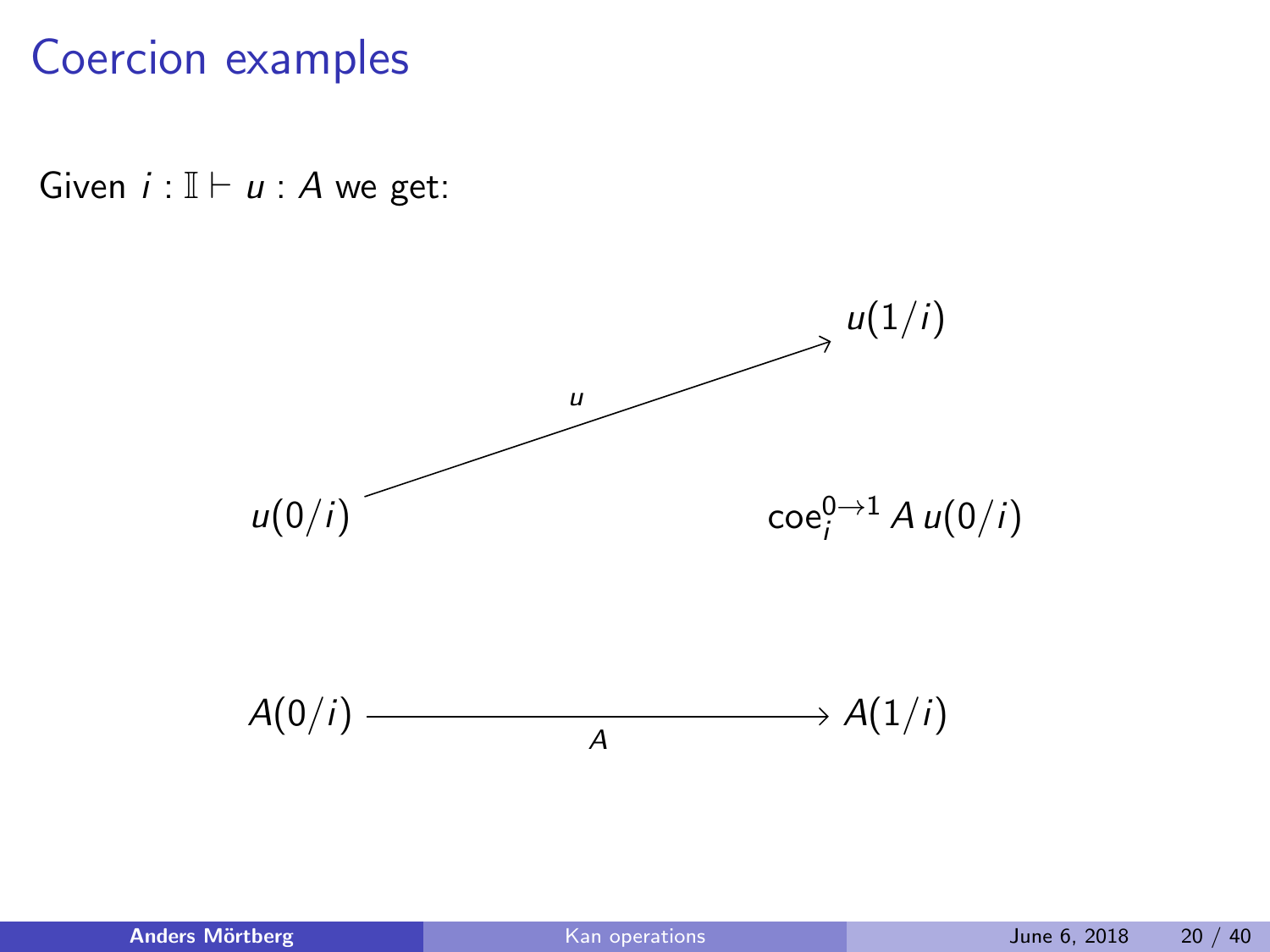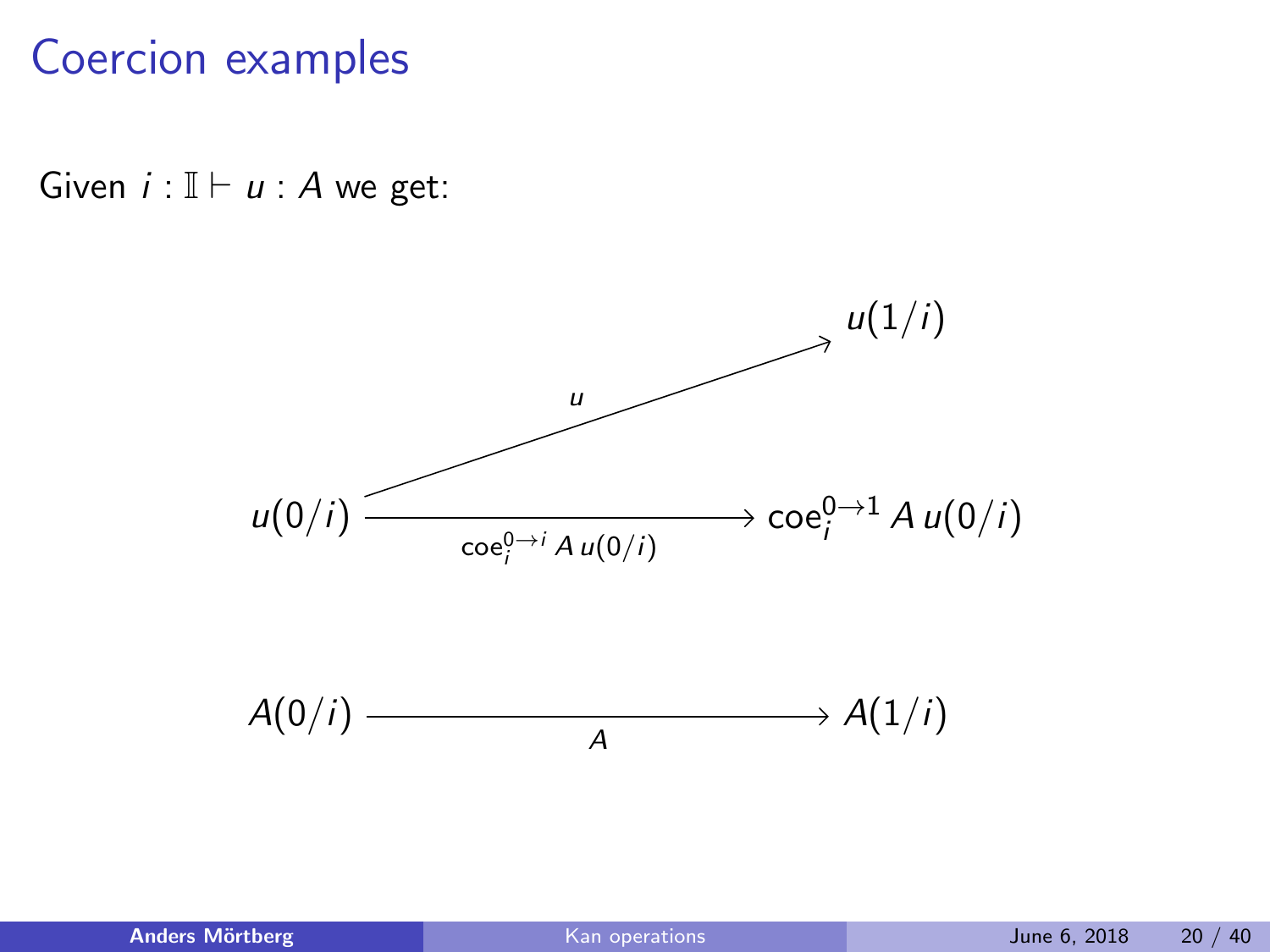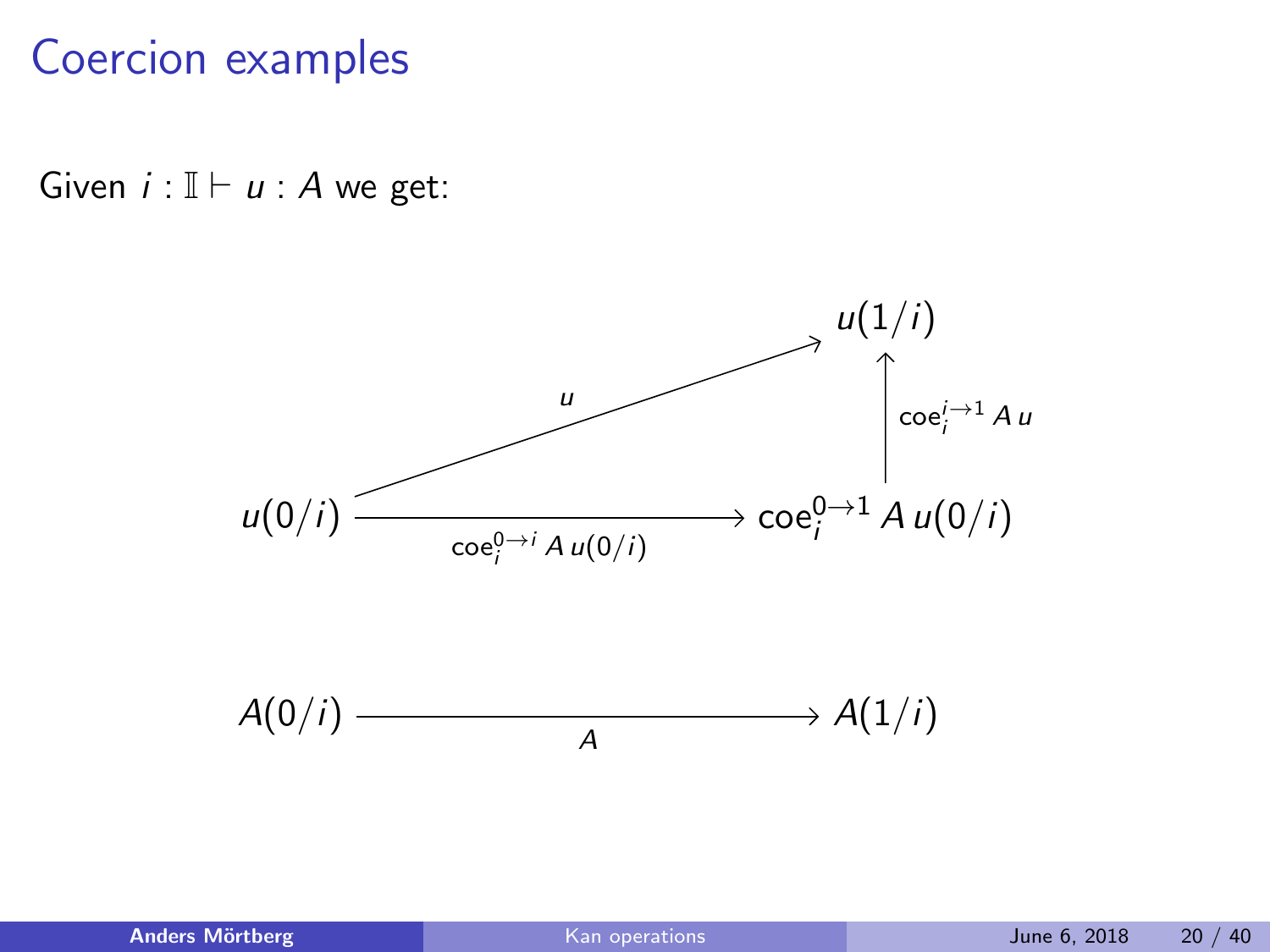#### Reversals

Given  $\rho$  : Path A  $a$   $b$  we can define  $\rho^{-1}$  : Path A  $b$   $a$  as

$$
\rho^{-1}:=\langle i\rangle\mathsf{hcom}_j^{0\rightarrow 1} \, A\,[(i=0)\mapsto p \, j, (i=1)\mapsto \mathsf{a}]\, \mathsf{a}
$$

This corresponds to the dashed line in:

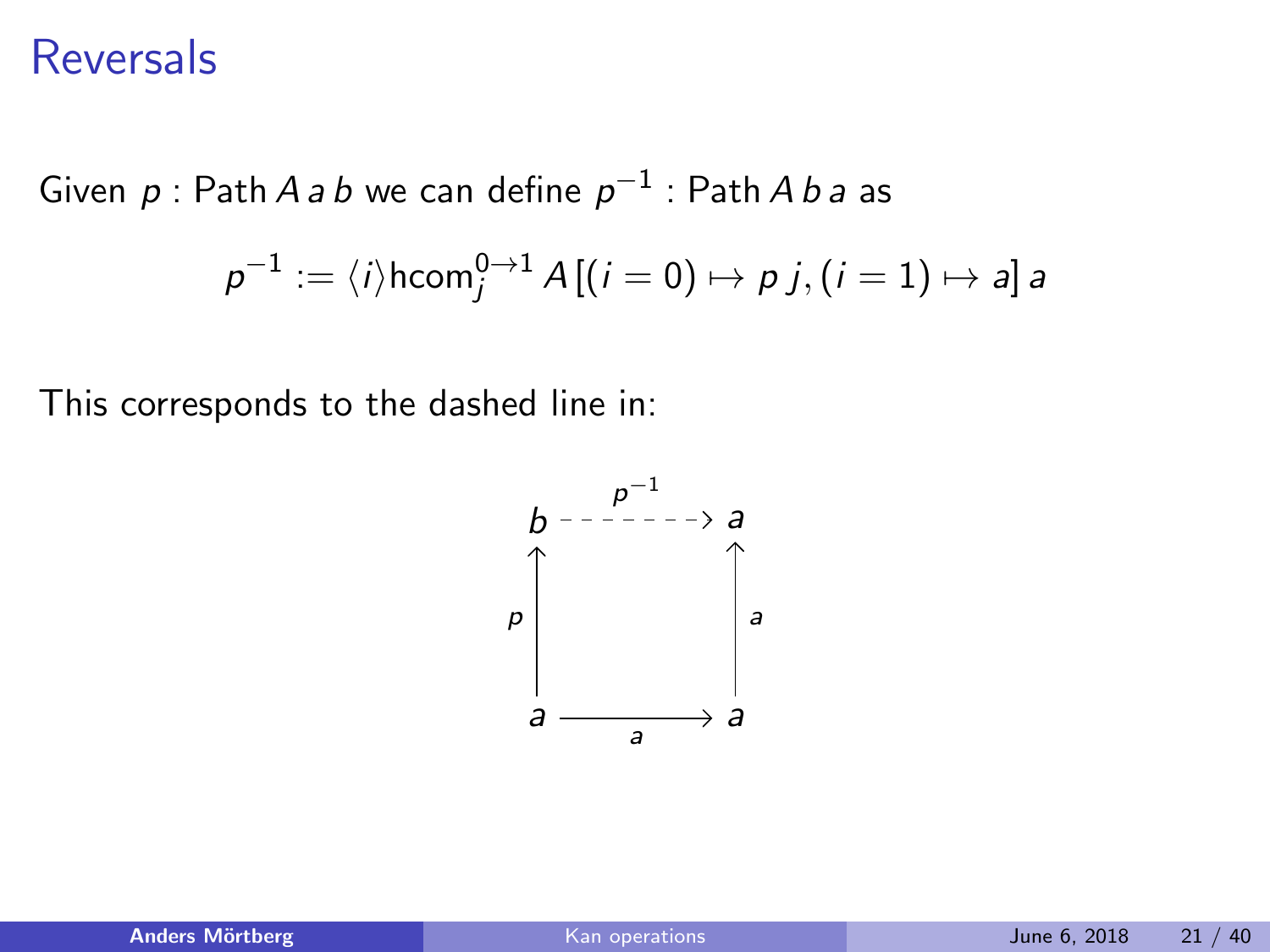### **Connections**

Given  $p$  : Path  $A$  a  $b$  we can define:

$$
\langle i \ j \rangle \text{hcom}_{k}^{0 \to 1} A \left[ (i = 0) \mapsto \text{hcom}_{l}^{1 \to 0} A \left[ (k = 0) \mapsto a, (k = 1) \mapsto p \ l \right] (p \ k)
$$

$$
,(i = 1) \mapsto \text{hcom}_{l}^{1 \to j} A \left[ (k = 0) \mapsto a, (k = 1) \mapsto p \ l \right] (p \ k)
$$

$$
,(j = 0) \mapsto \text{hcom}_{l}^{1 \to 0} A \left[ (k = 0) \mapsto a, (k = 1) \mapsto p \ l \right] (p \ k)
$$

$$
,(j = 1) \mapsto \text{hcom}_{l}^{1 \to i} A \left[ (k = 0) \mapsto a, (k = 1) \mapsto p \ l \right] (p \ k) \ a
$$

This has boundary: a

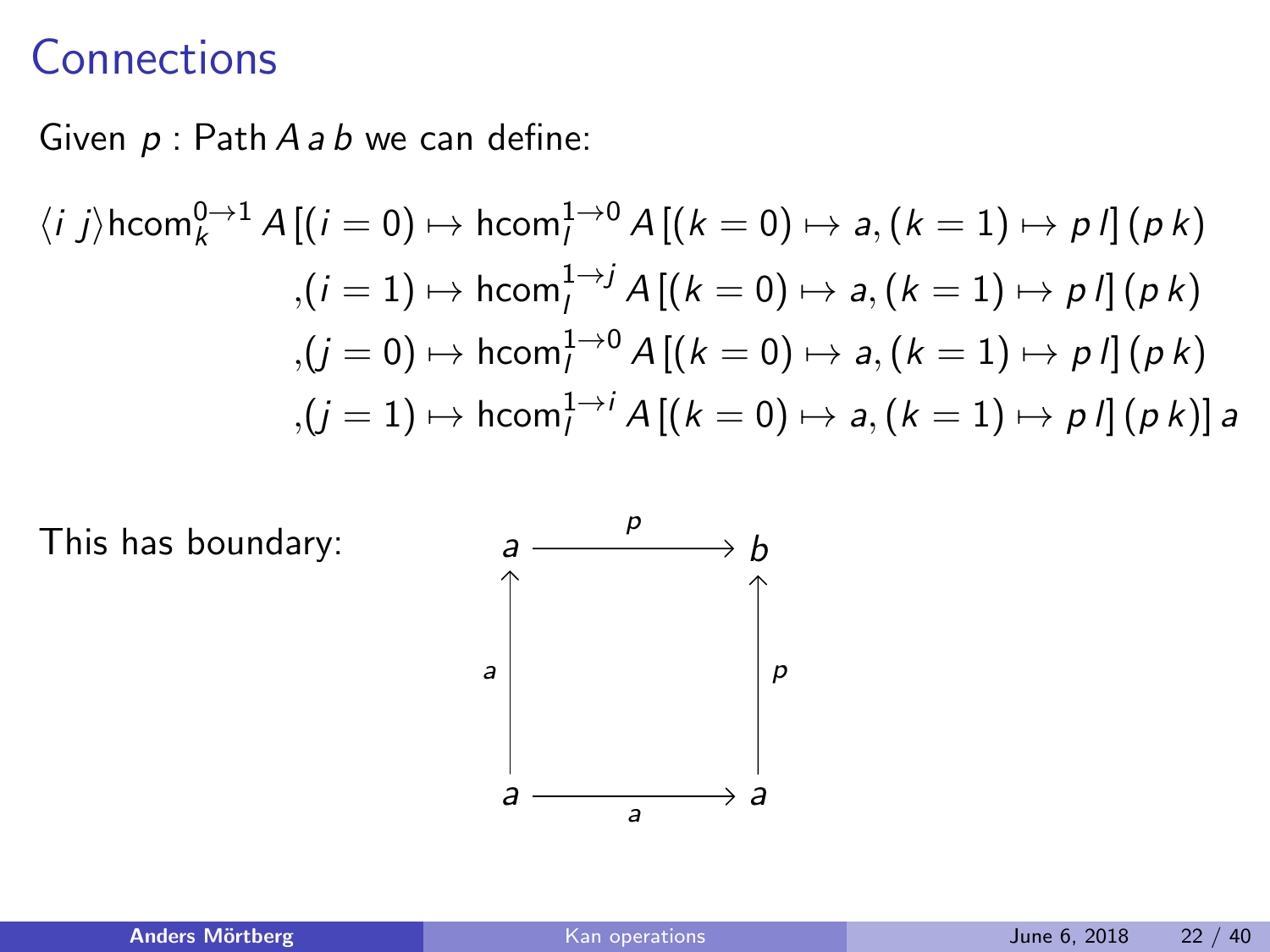#### **Connections**

Given  $p$  : Path  $A$  a  $b$  we can define:

$$
\langle i \ j \rangle \text{hcom}_{k}^{0 \to 1} A \left[ (i = 0) \mapsto \text{hcom}_{l}^{1 \to 0} A \left[ (k = 0) \mapsto a, (k = 1) \mapsto p \ l \right] (p \ k)
$$
  

$$
,(i = 1) \mapsto \text{hcom}_{l}^{1 \to j} A \left[ (k = 0) \mapsto a, (k = 1) \mapsto p \ l \right] (p \ k)
$$
  

$$
,(j = 0) \mapsto \text{hcom}_{l}^{1 \to 0} A \left[ (k = 0) \mapsto a, (k = 1) \mapsto p \ l \right] (p \ k)
$$
  

$$
,(j = 1) \mapsto \text{hcom}_{l}^{1 \to i} A \left[ (k = 0) \mapsto a, (k = 1) \mapsto p \ l \right] (p \ k)
$$
  

$$
,(i = j) \mapsto \text{hcom}_{l}^{1 \to i} A \left[ (k = 0) \mapsto a, (k = 1) \mapsto p \ l \right] (p \ k) \ a
$$

This has boundary:  $a$ 

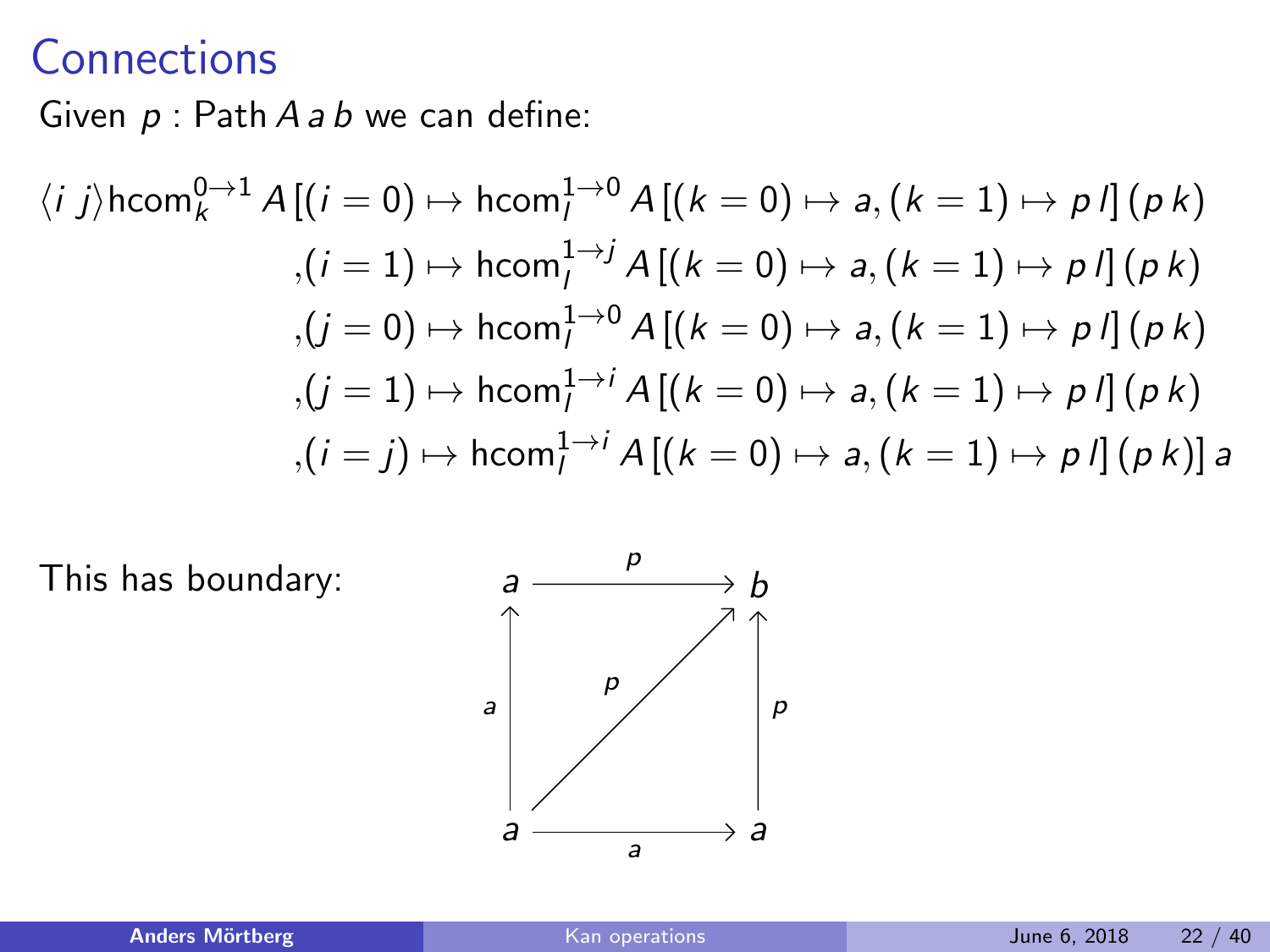These definitions of reversals and connections does not satisfy as many judgmental equalities as the corresponding ones in CCHM

How does this affect practical formalization?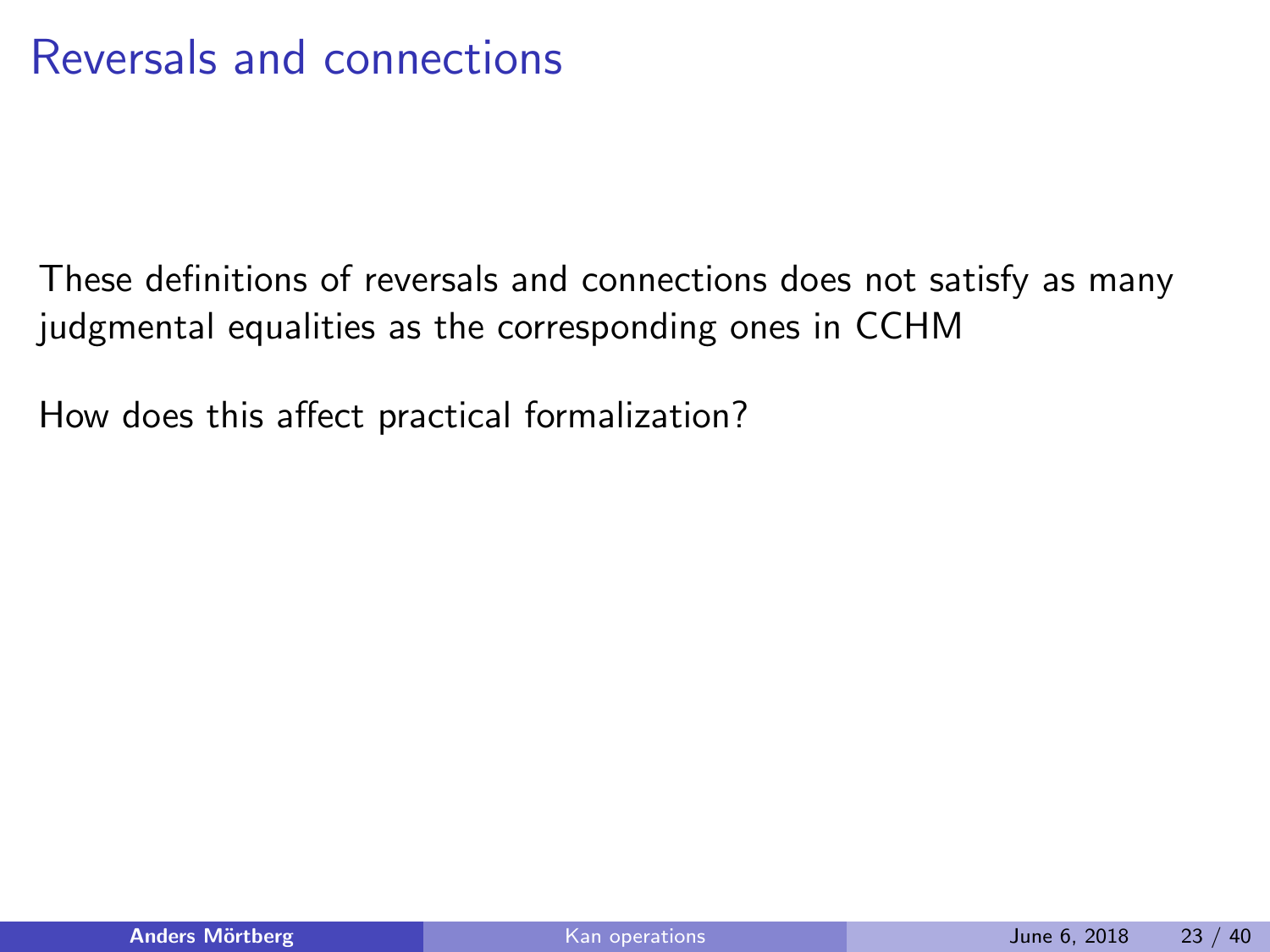These definitions of reversals and connections does not satisfy as many judgmental equalities as the corresponding ones in CCHM

How does this affect practical formalization?

For example in CCHM we directly get that  $(C^{op})^{op} = C$  using reversals

However, many examples that use reversals and connections in CCHM can be done directly with the generalized Kan operations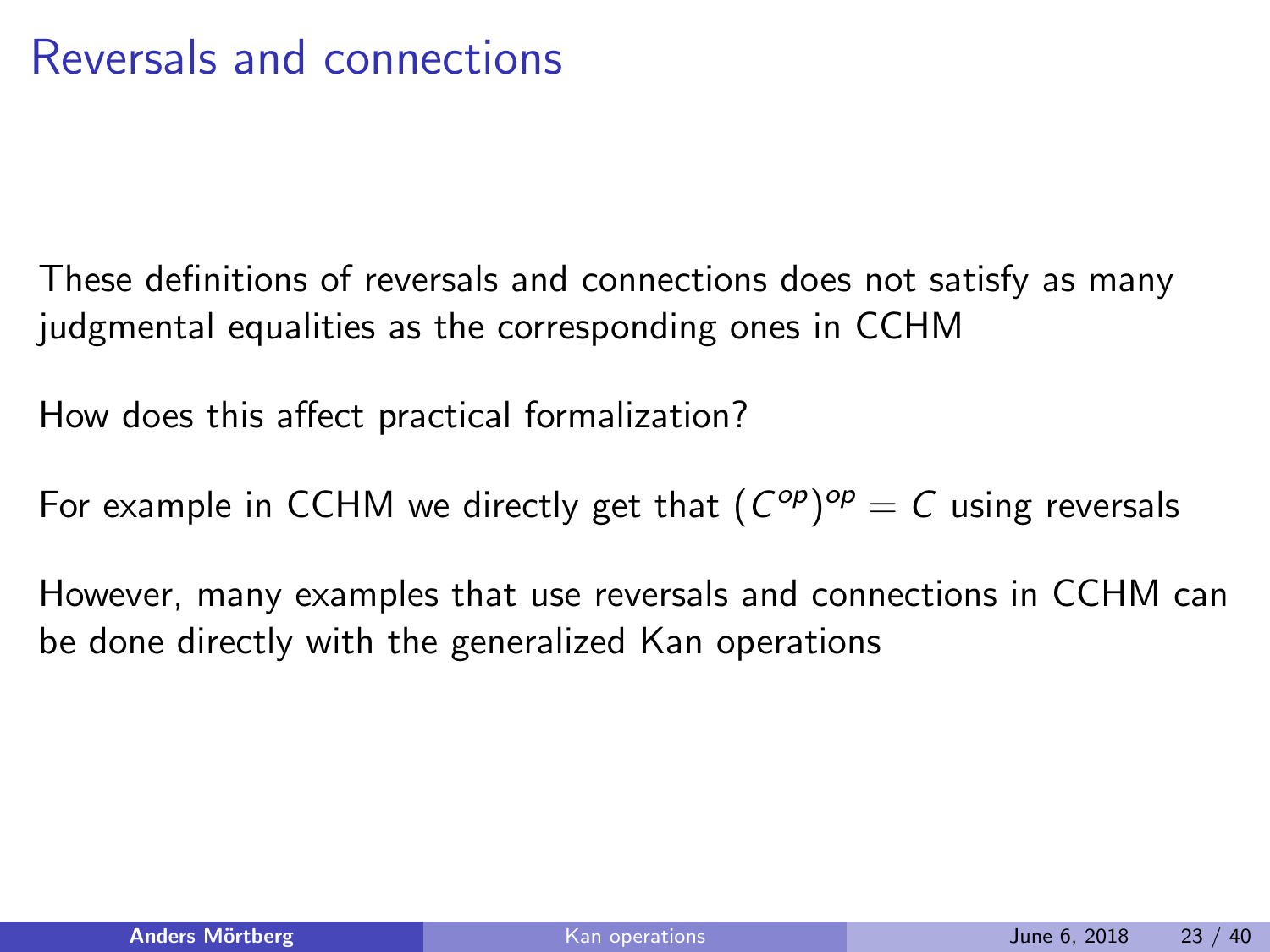Given  $i : \mathbb{I} \vdash A$  and  $a : A(0/i)$  we have:

a

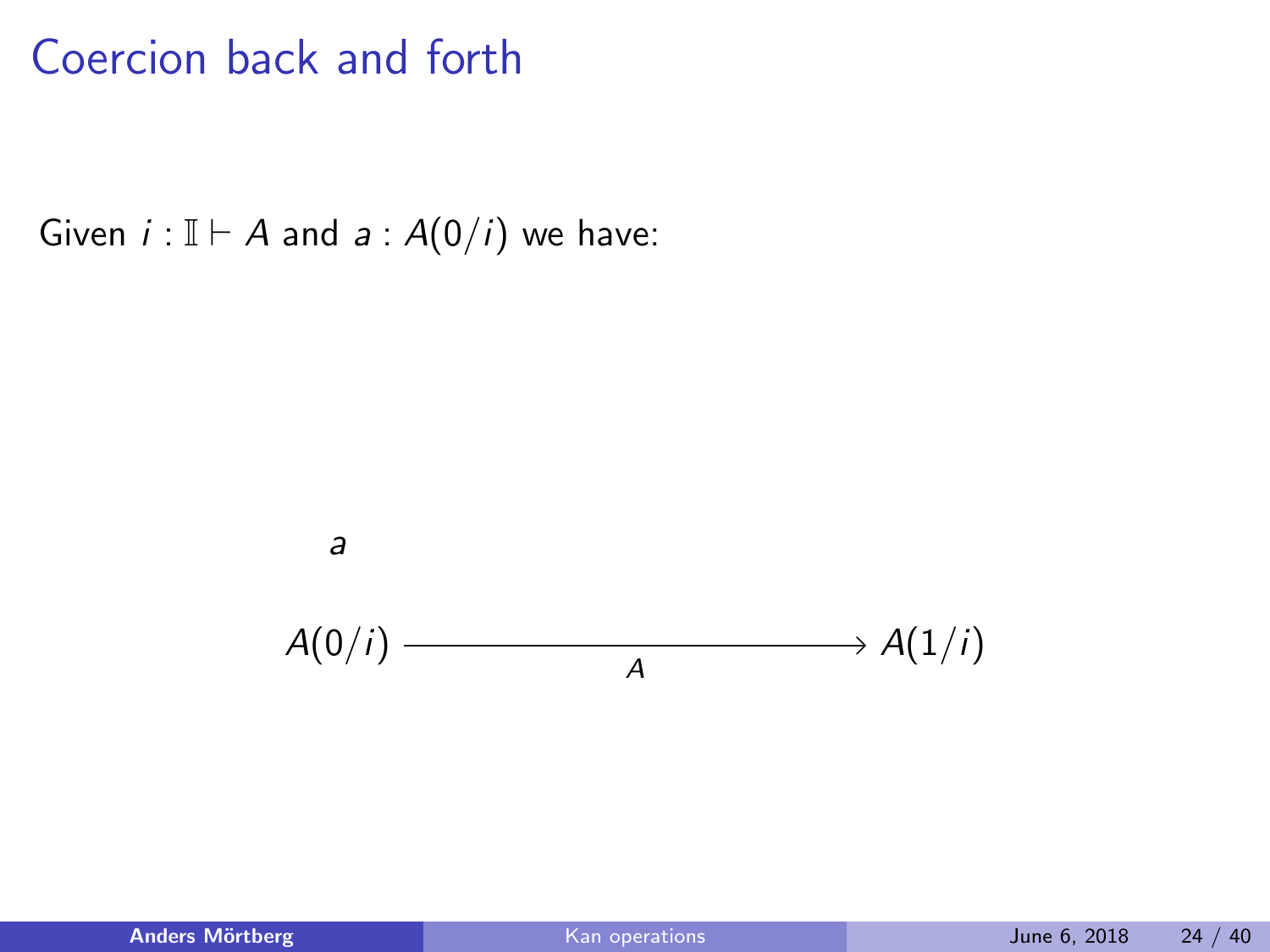Given  $i : \mathbb{I} \vdash A$  and  $a : A(0/i)$  we have:

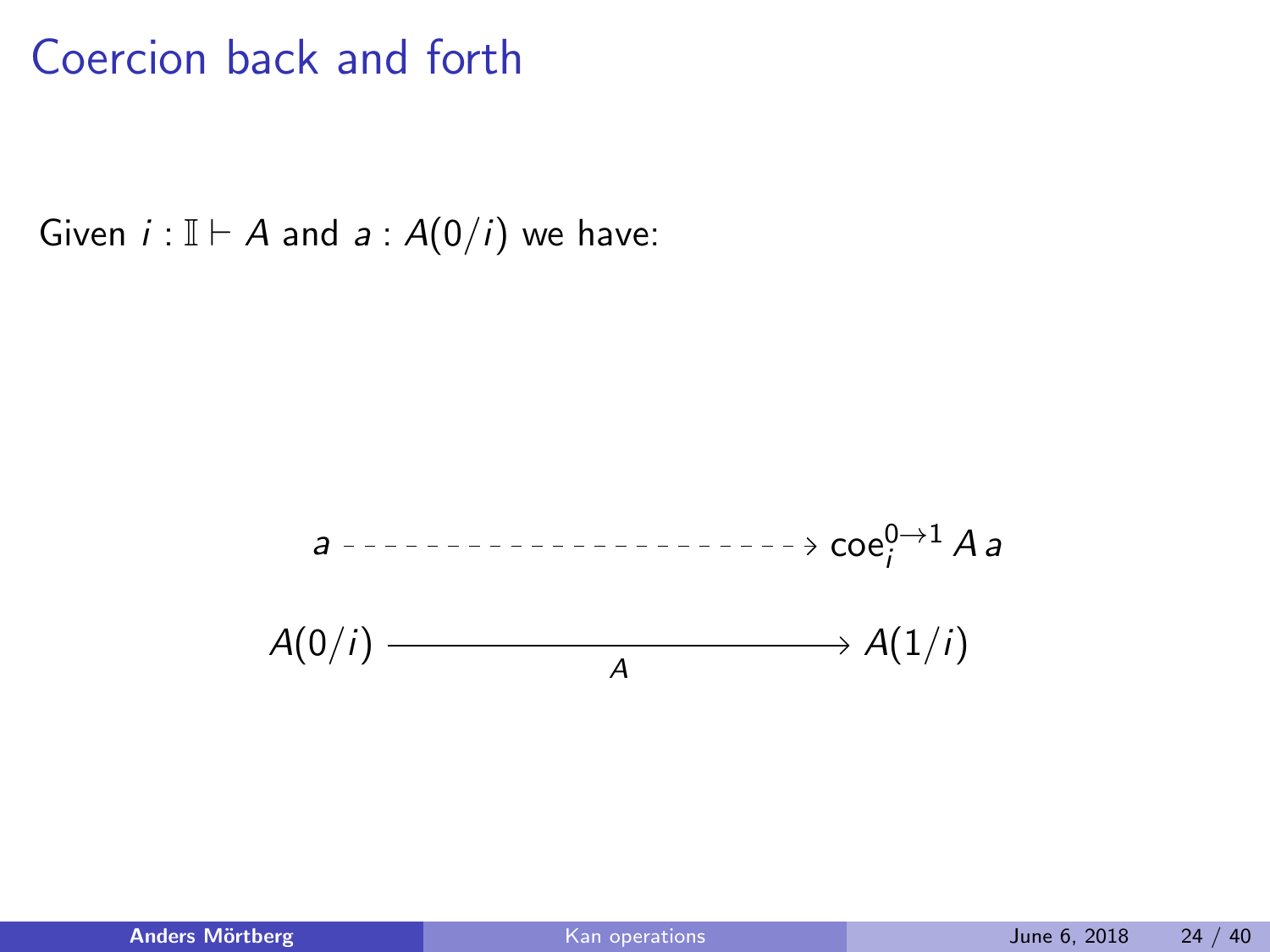Given  $i : \mathbb{I} \vdash A$  and  $a : A(0/i)$  we have:

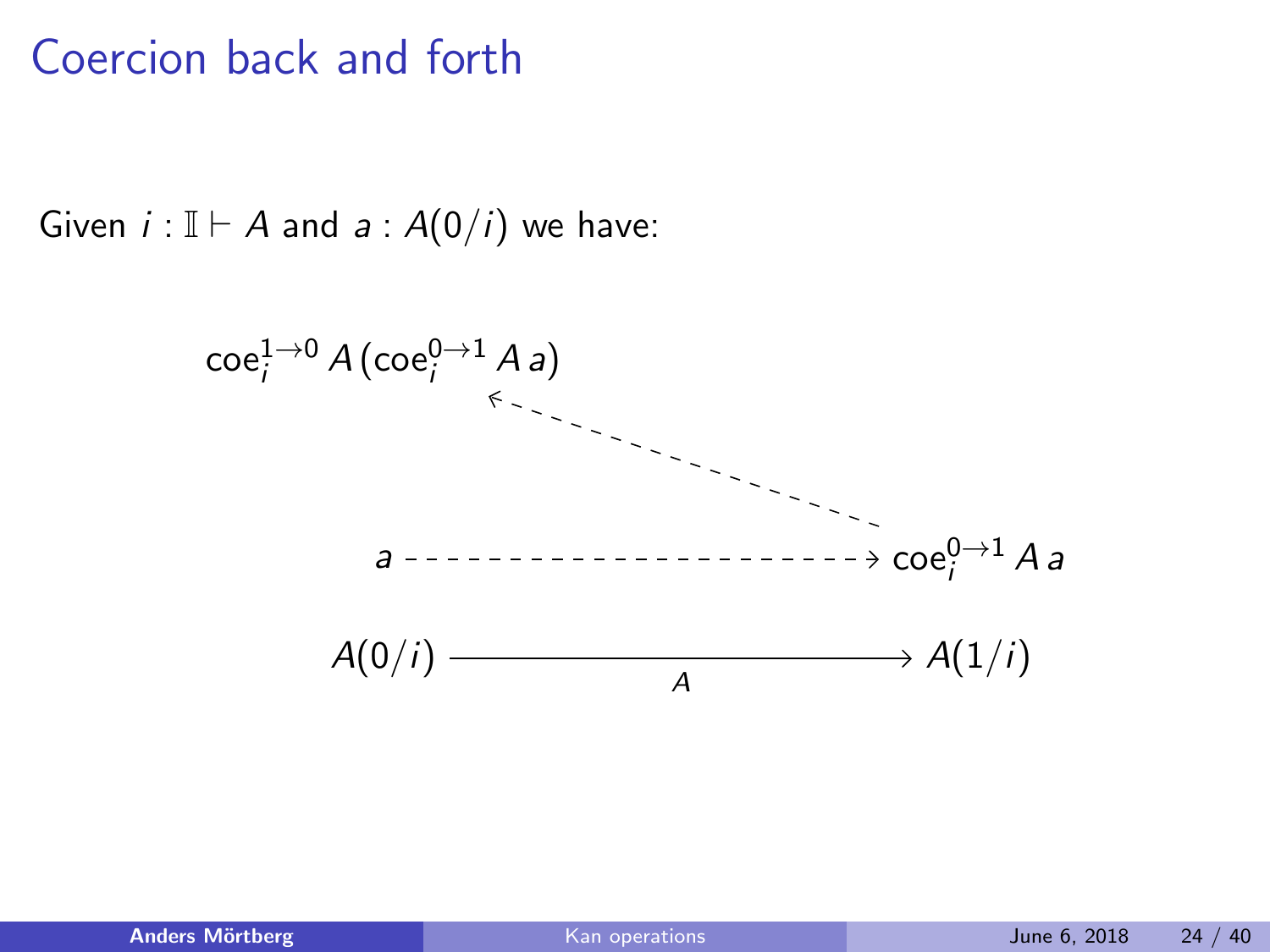Given  $i : \mathbb{I} \vdash A$  and  $a : A(0/i)$  we have:

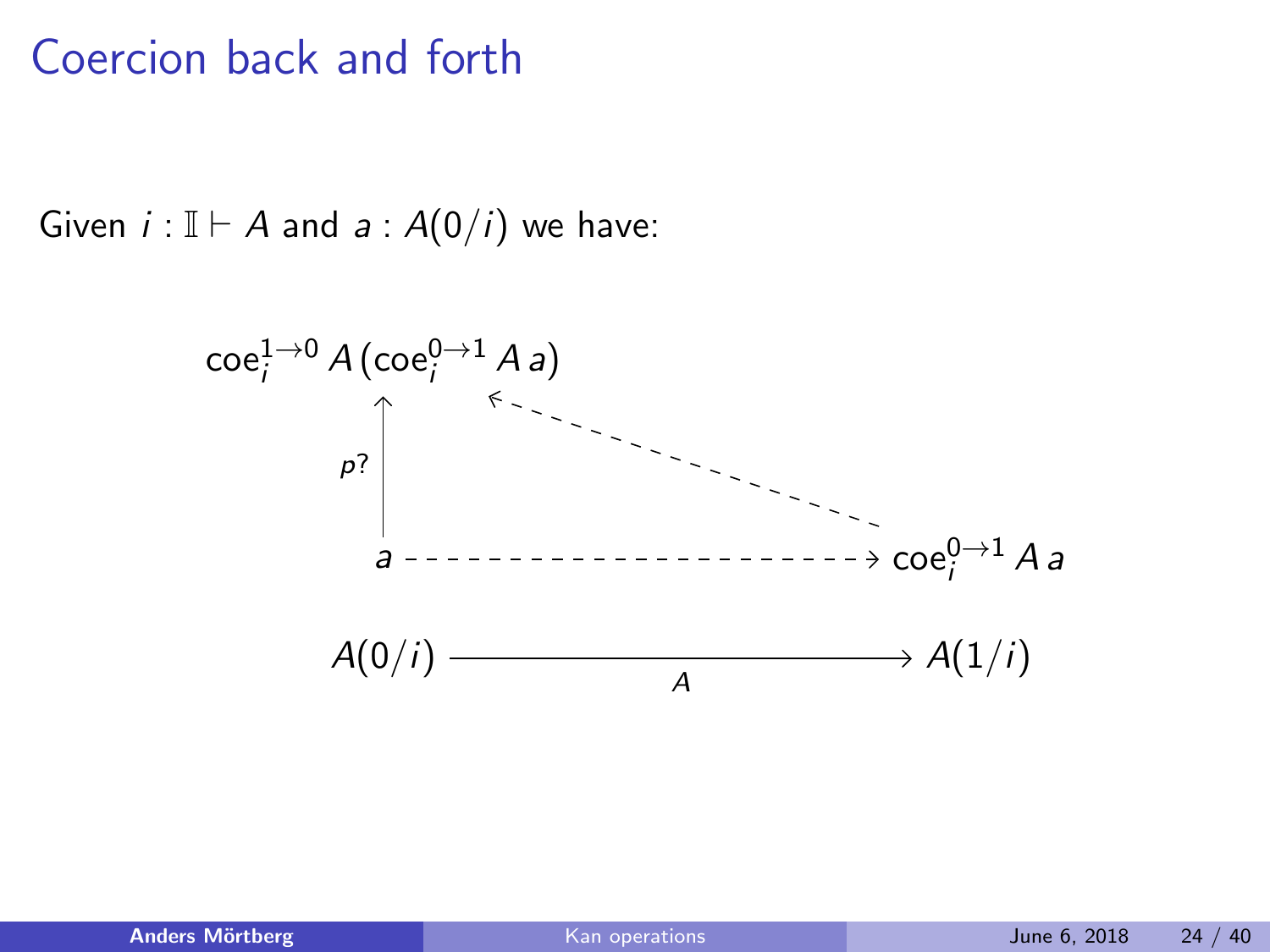Given  $i : \mathbb{I} \vdash A$  and  $a : A(0/i)$  we have:



We take  $p := \langle j \rangle \, {\rm co} e^{j \to 0}_i \, A \, ({\rm co} e^{0 \to j}_i \, A \, a)$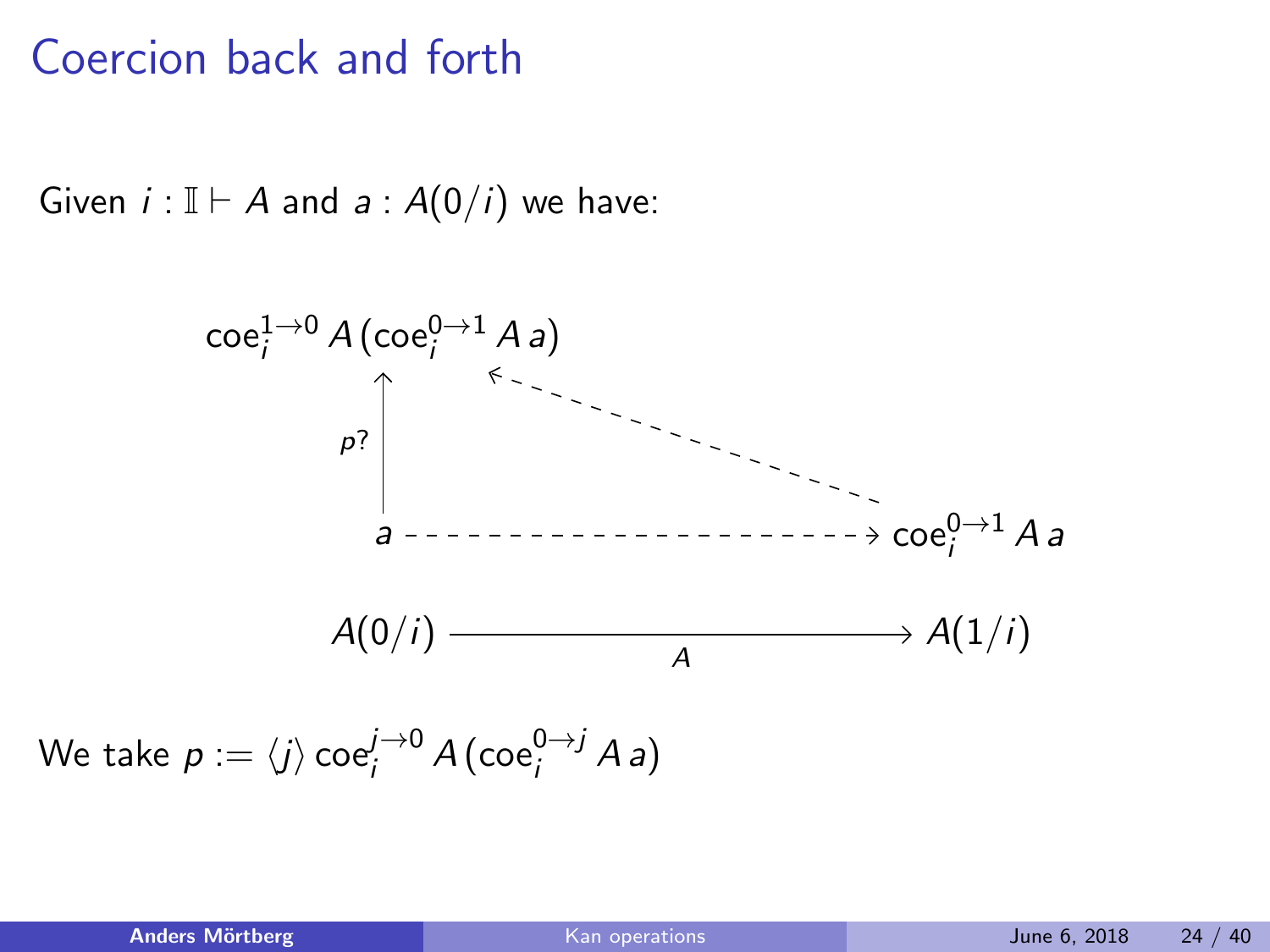Given  $i : \mathbb{I} \vdash A$  and  $a : A(0/i)$  we have:



We take  $p := \langle j \rangle \, {\rm co} e^{j \to 0}_i \, A \, ({\rm co} e^{0 \to j}_i \, A \, a)$ 

The corresponding result in CCHM is quite a bit more involved (it uses 3 non-homogeneous compositions)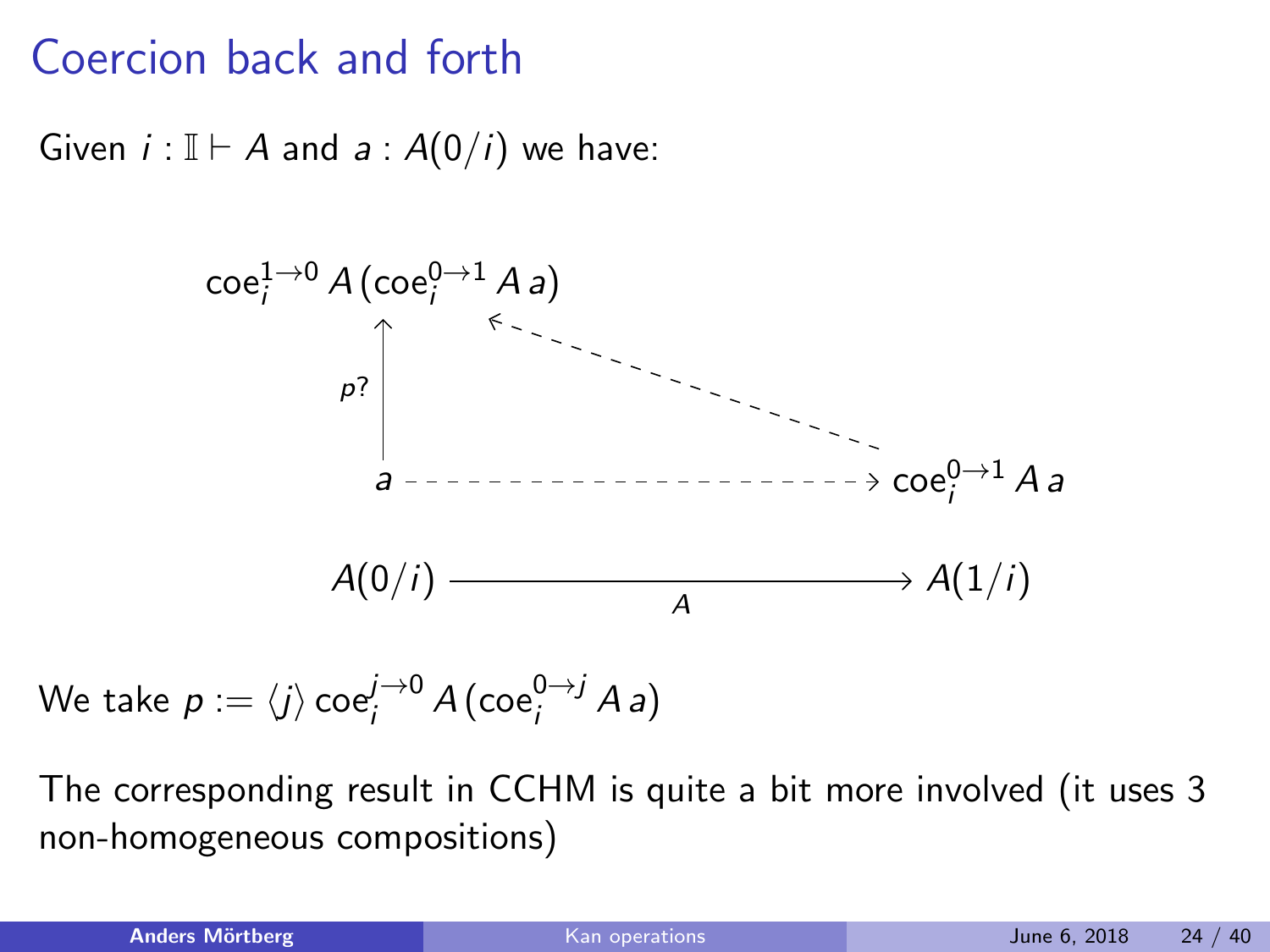#### hcom and coe

We define the judgmental computation rules for hcom and coe by cases of the type A

There are no surprises for  $\Pi$ ,  $\Sigma$ , Path and basic datatypes like  $\mathbb N$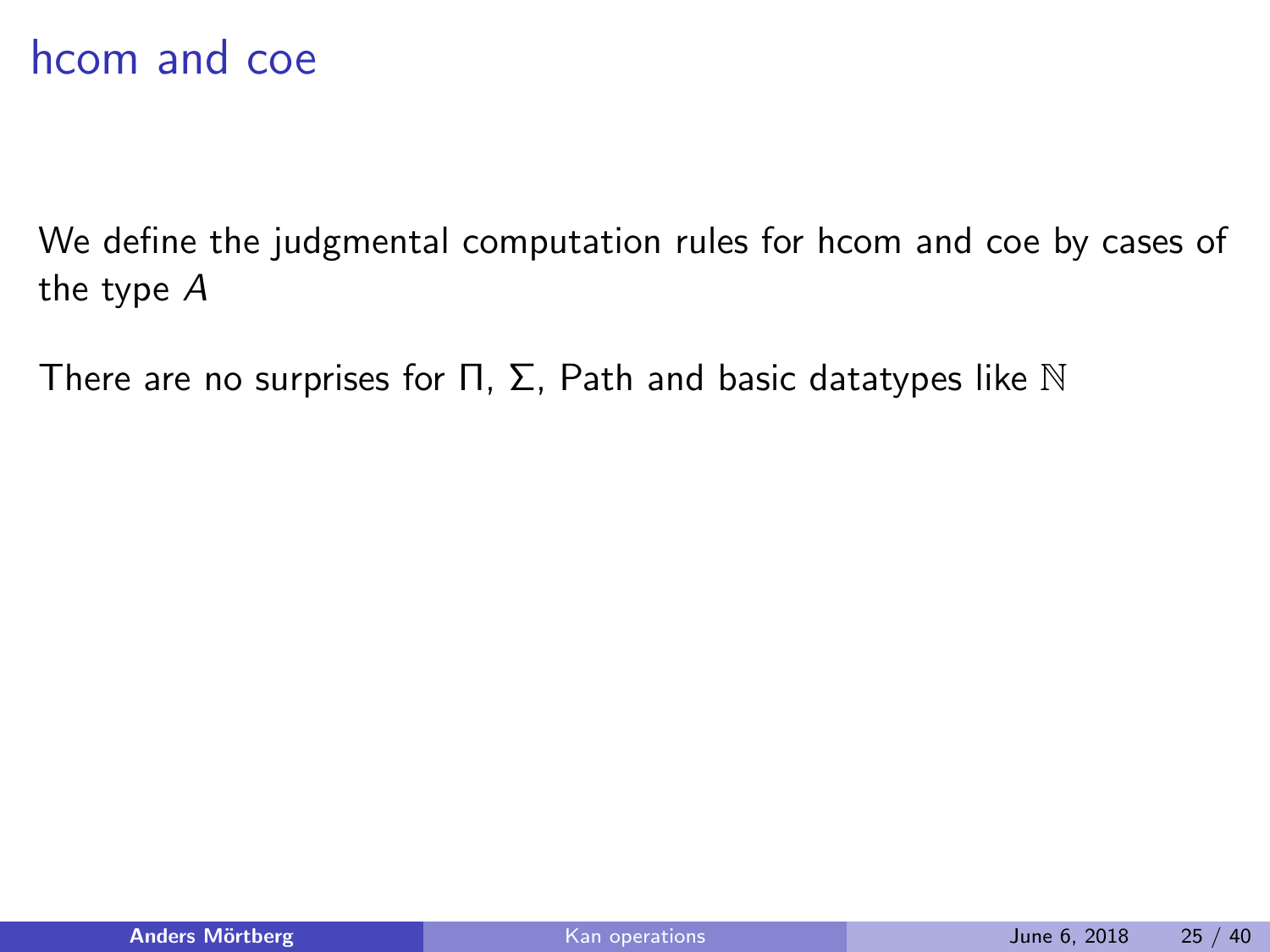#### hcom and coe

We define the judgmental computation rules for hcom and coe by cases of the type A

There are no surprises for  $\Pi$ ,  $\Sigma$ , Path and basic datatypes like N

The algorithms for hcom and coe are often simpler than the corresponding ones for com, so I would conjecture that this decomposition is also good for efficiency

The decomposition is also very natural for formalization: we often want to compose in a constant type or just coerce without any constraints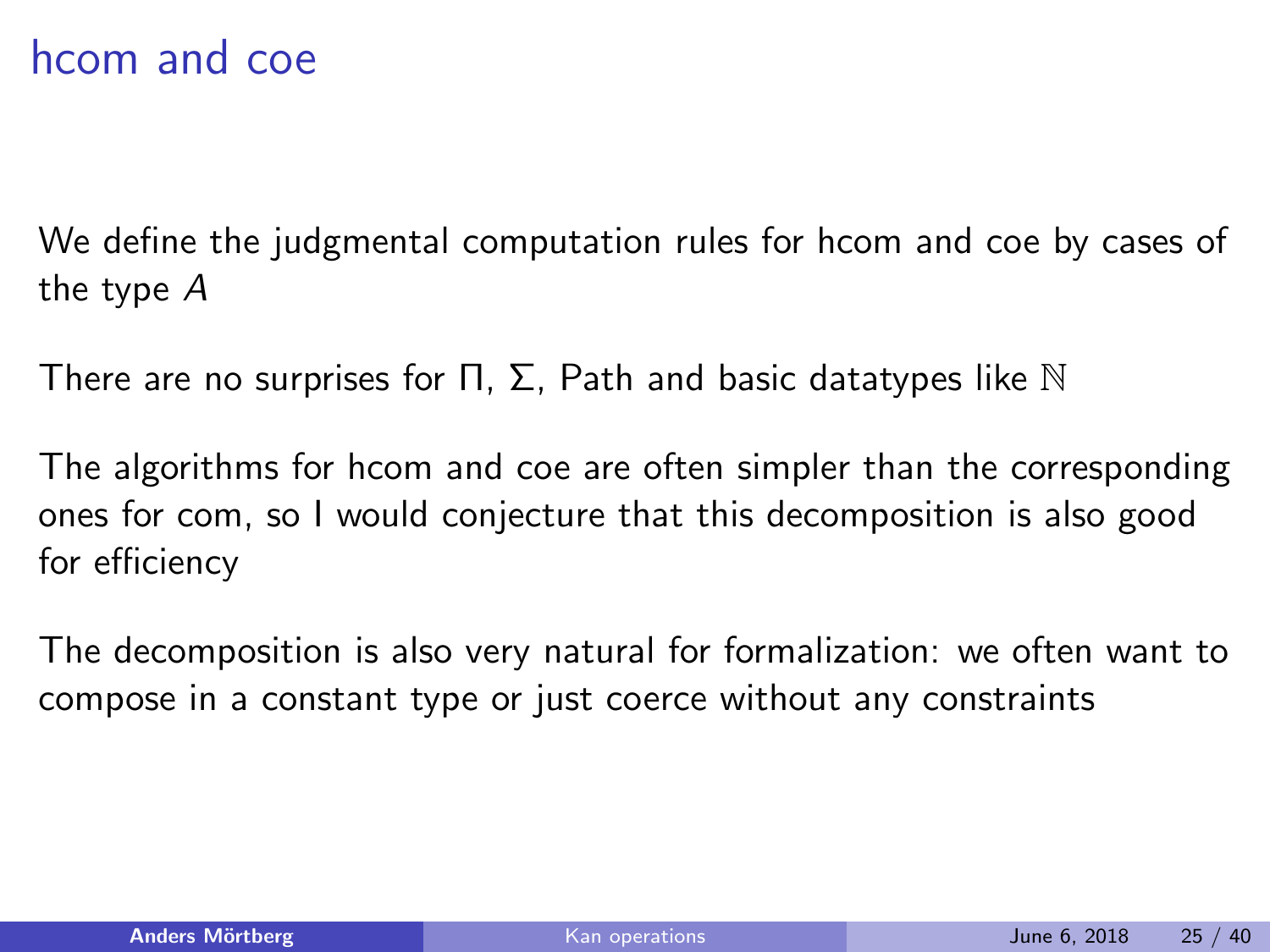In order to be able to prove univalence we need a way to turn equivalences into paths in the universe

We could use CCHM Glue-types (as in ABCFHL), but instead we follow AFH and introduce a special case of Glue-types called "V-types"<sup>3</sup>

These allow us to "glue" an equivalence to one side of a line between types (i.e. to extend an equivalence along an endpoint inclusion)

<sup>&</sup>lt;sup>3</sup> "V" in honour of Voevodsky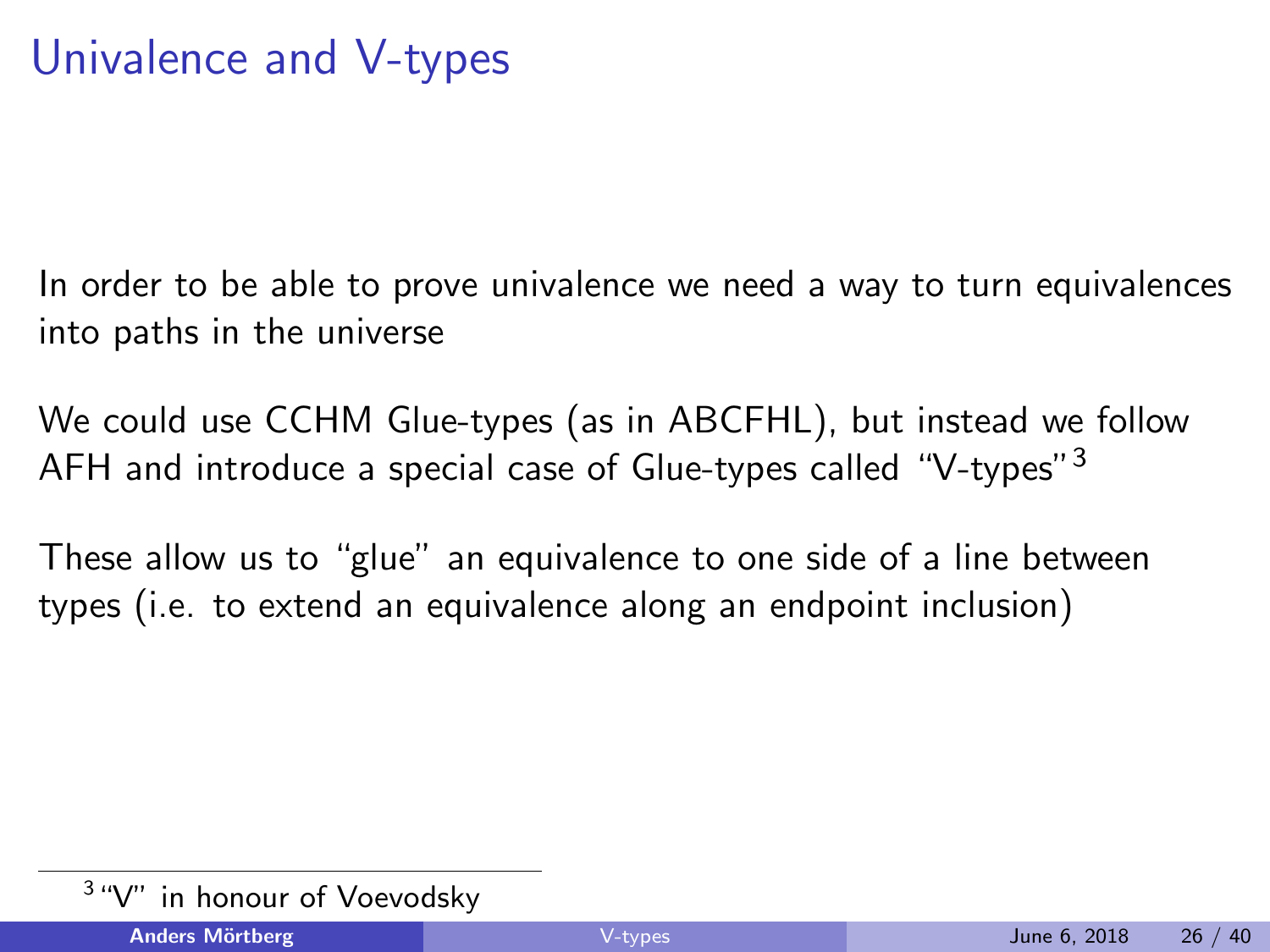#### V-types

In the case when r is a dimension variable  $i : \mathbb{I}$  the V-type  $\mathsf{V}_i(A, B, e)$  can be drawn as the dashed line in:

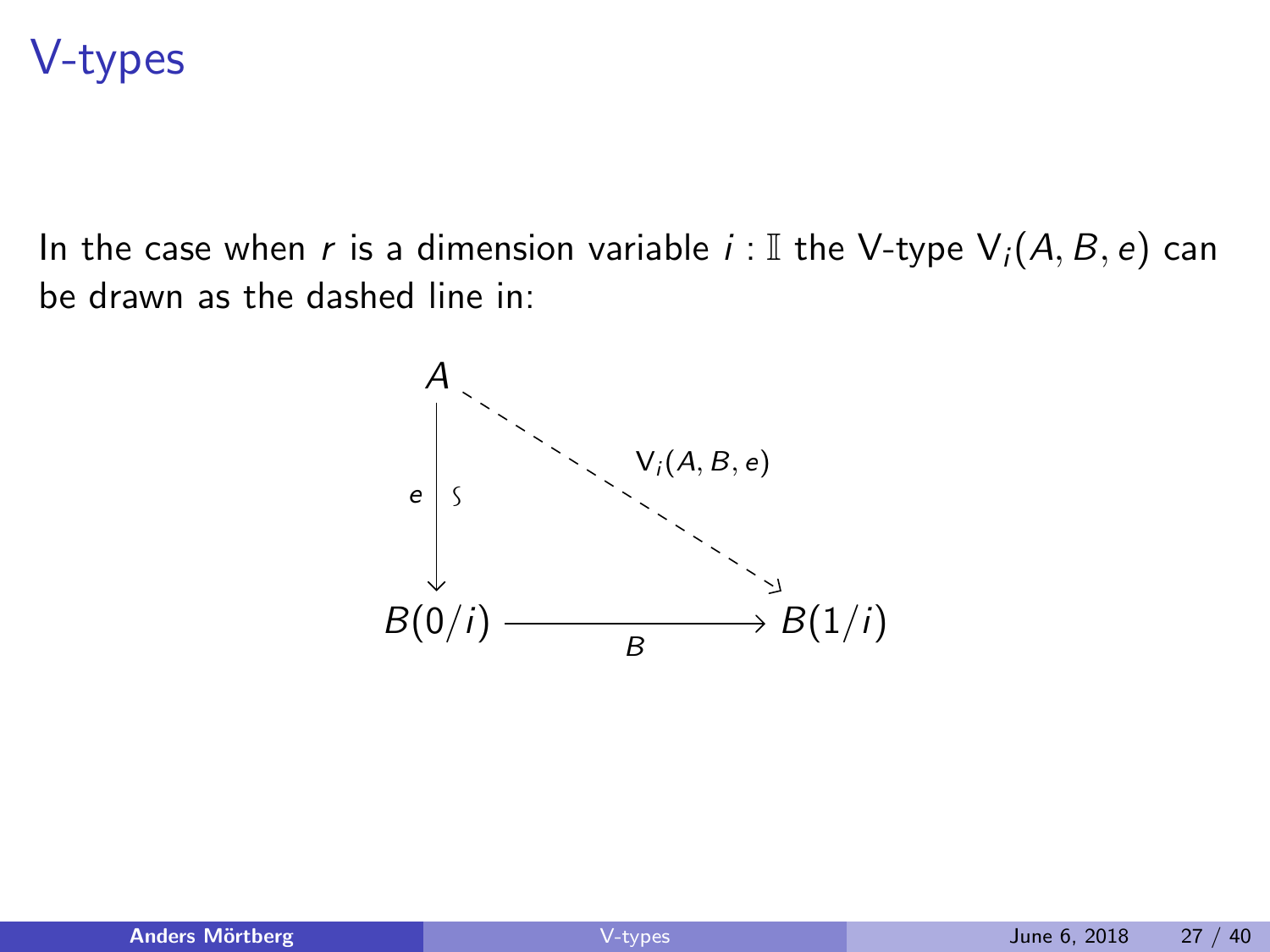V-types typing rules (slide of death)

$$
\begin{array}{c|c|c}\n\Gamma \vdash r : \mathbb{I} & \Gamma, r = 0 \vdash A & \Gamma \vdash B & \Gamma, r = 0 \vdash e : \text{Equiv } AB \\
\hline\n\Gamma \vdash \nabla_r(A, B, e)[r = 0 \mapsto A, r = 1 \mapsto B] \\
\hline\n\Gamma \vdash r : \mathbb{I} & \Gamma, r = 0 \vdash u : A \\
\hline\n\Gamma \vdash v : B[r = 0 \mapsto e u] & \Gamma, r = 0 \vdash e : \text{Equiv } AB \\
\hline\n\Gamma \vdash \text{Vin}_r u v : \nabla_r(A, B, e)[r = 0 \mapsto u, r = 1 \mapsto v] \\
\hline\n\Gamma \vdash r : \mathbb{I} & \Gamma \vdash u : \nabla_r(A, B, e) \\
\hline\n\Gamma \vdash \text{Vproj}_r u e : B[r = 0 \mapsto e u, r = 1 \mapsto u]\n\end{array}
$$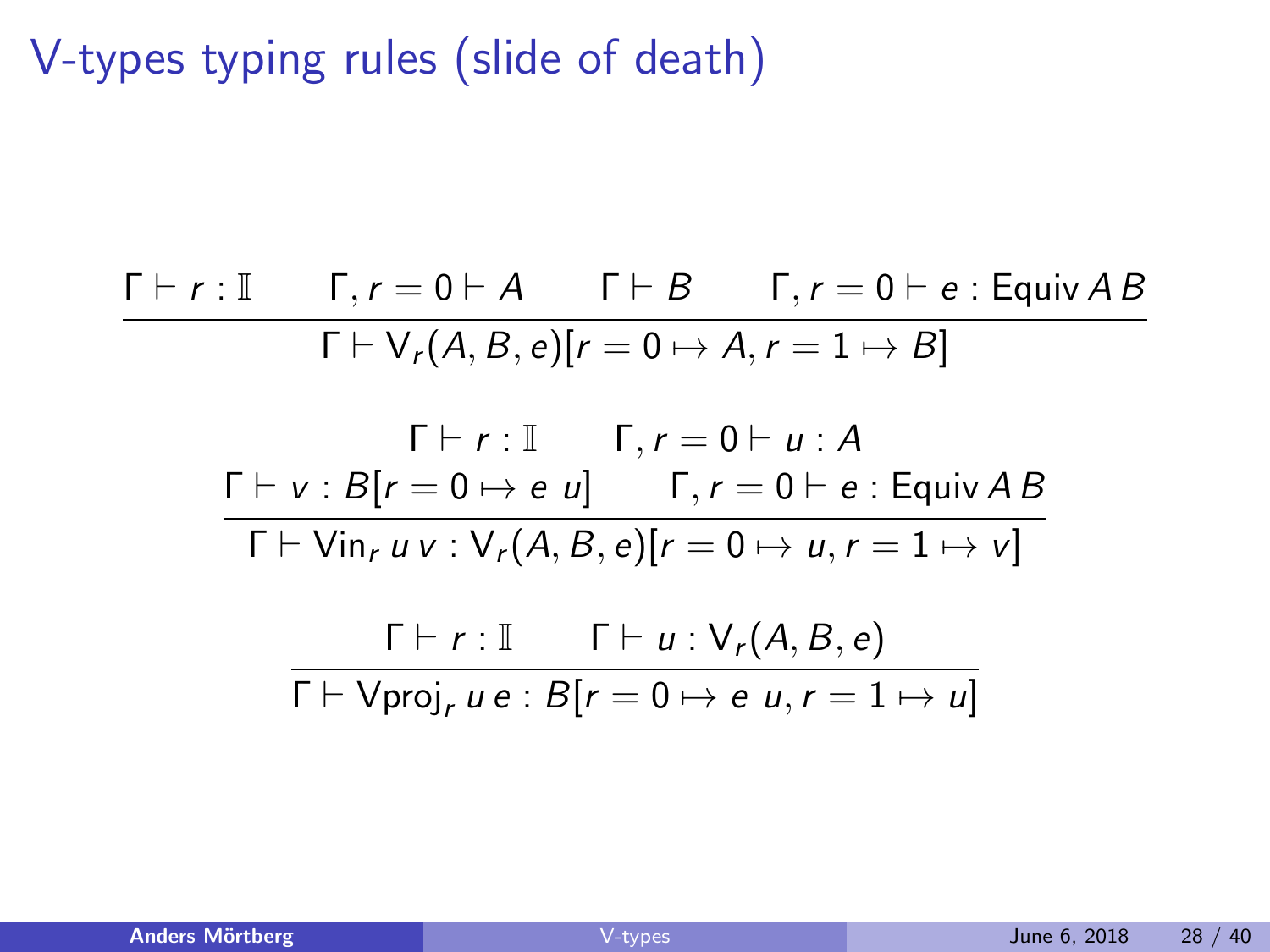#### V-types

Semantically V-types correspond to the following special case of Glue-types:

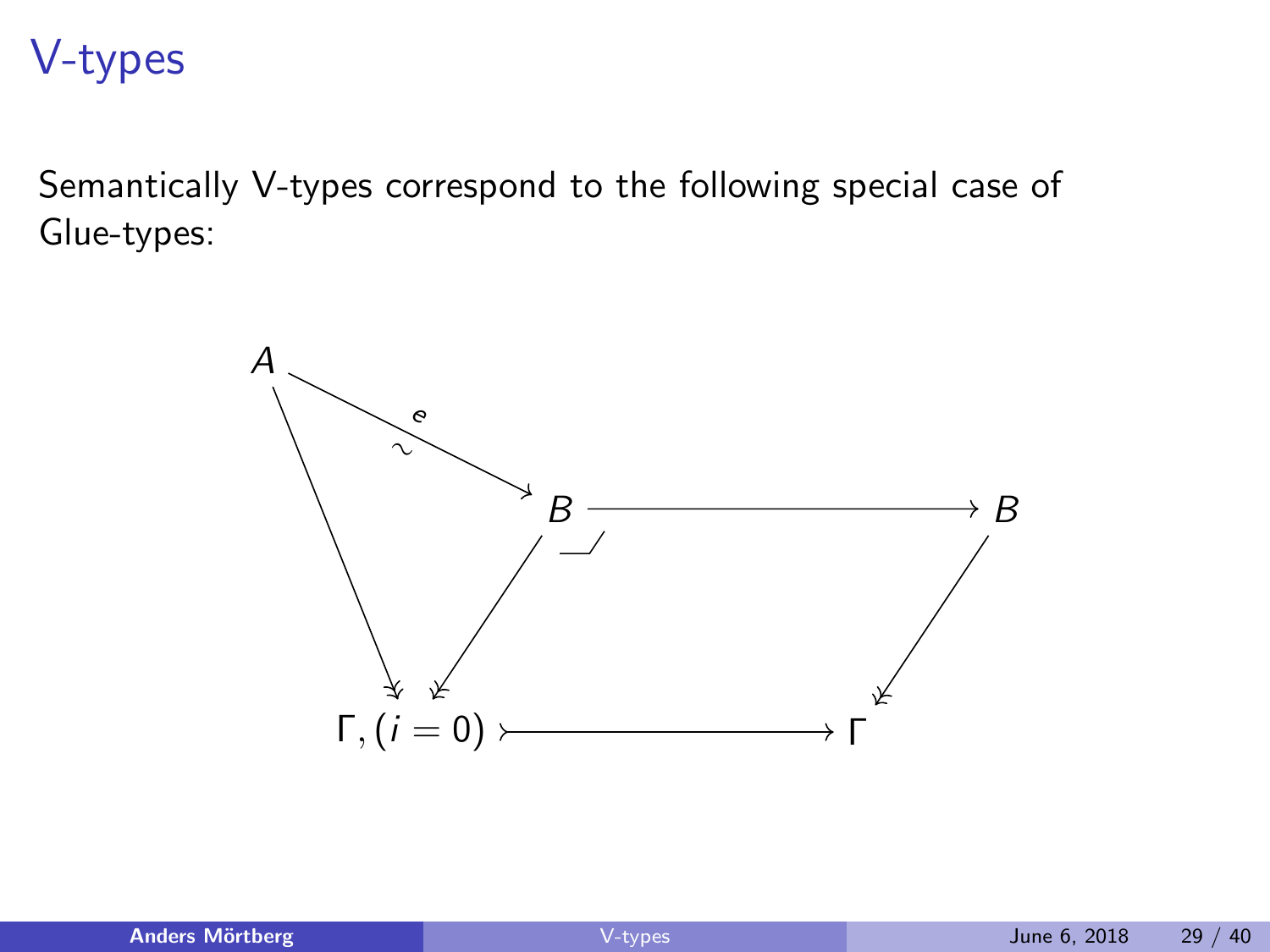#### V-types

Semantically V-types correspond to the following special case of Glue-types:

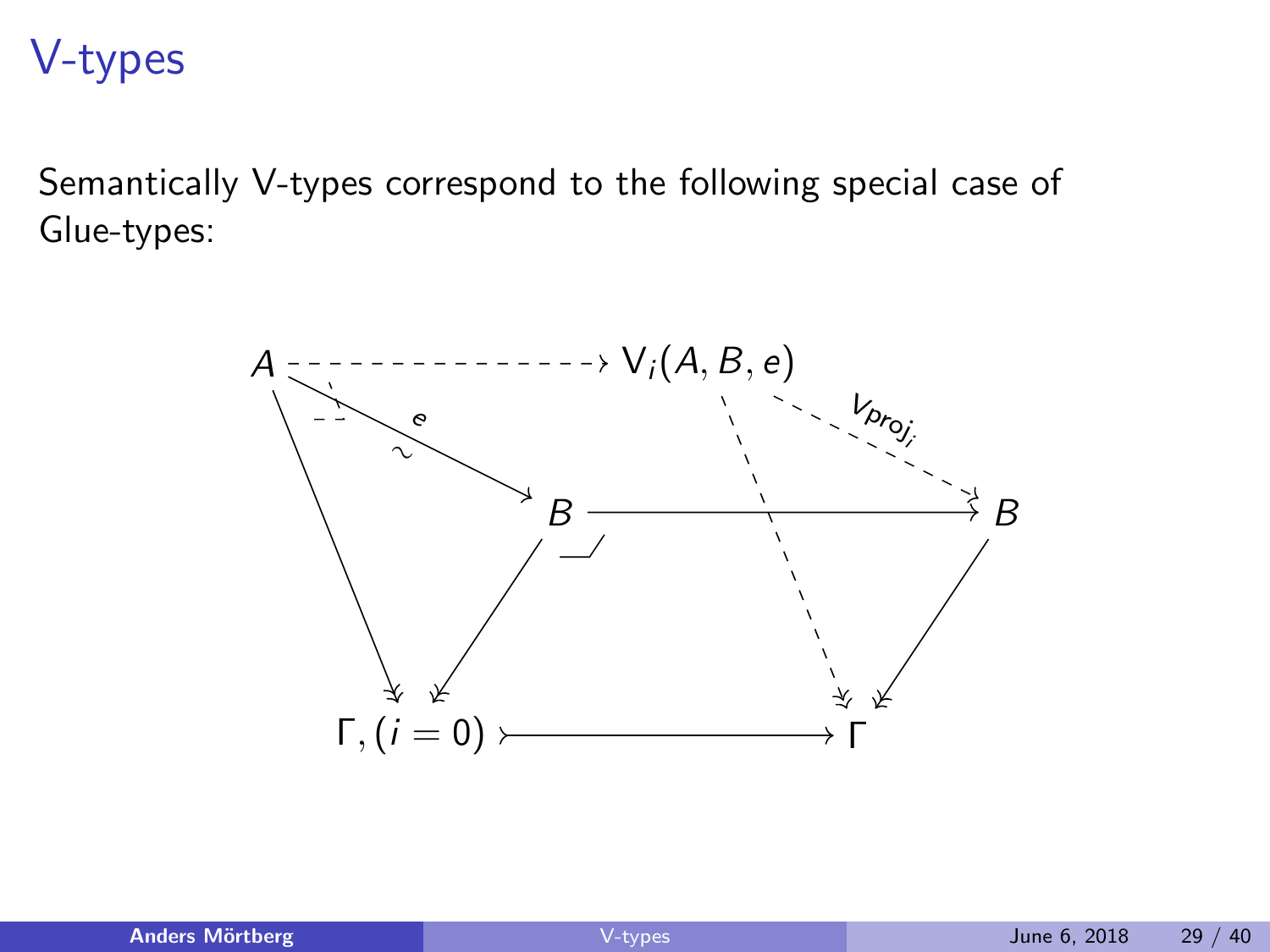## V-types: fibrancy

To prove that these types are fibrant we have to define:

$$
\mathsf{hcom}^{r\to s}_i\left(\mathsf{V}_j(A,B,e)\right)[\varphi\mapsto u]\,u_0\qquad\mathsf{coe}^{r\to s}_i\left(\mathsf{V}_j(A,B,e)\right)u
$$

Both hcom, and coe when  $i \neq j$ , are straightforward

Only coe when  $i = j$  requires e to be an equivalence, furthermore this case crucially uses the diagonal constraints/cofibrations

None of the cases uses the  $\forall i$  operation of CCHM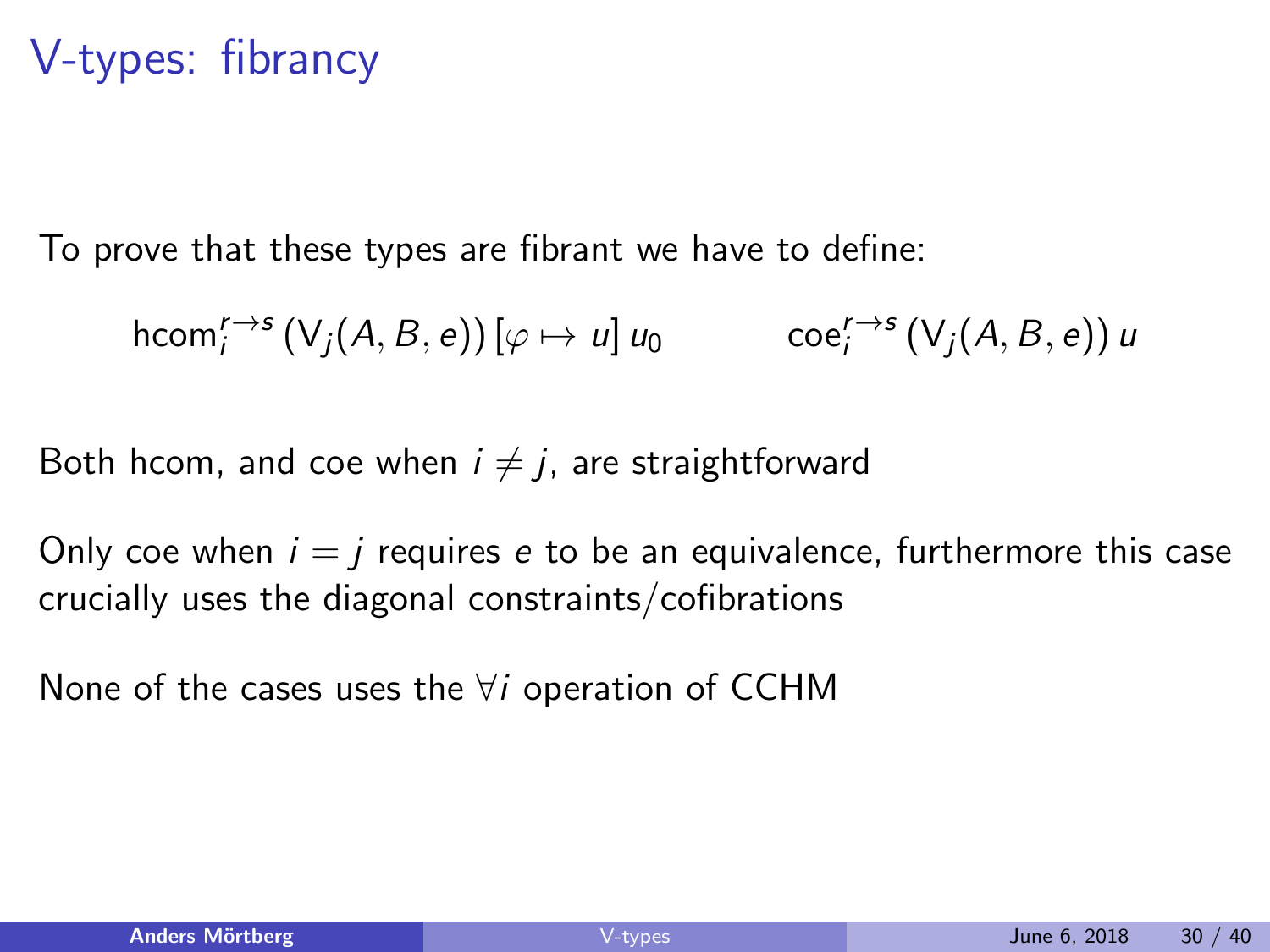V-types:  $\operatorname{coe}_i^{r\to s}(V_i(A,B,e))$   $u: V_s[r=s\mapsto u]$ 

For this let:

$$
u' := \text{Vproj}_r u e(r/i)
$$
  
\n
$$
P := \cos_i^{r \to s} B u'
$$
  
\n
$$
(C_1, C_2) := e(s/i).2 P
$$
  
\n
$$
R := \text{hcom}_k^{1 \to 0} \text{ (Fiber } e(s/i) P) [r = 0 \mapsto C_2 (u, \langle \cdot \rangle P) k
$$
  
\n
$$
r = 1 \mapsto C_1] C_1
$$
  
\n
$$
S := \text{hcom}_k^{1 \to 0} B(s/i) [s = 0 \mapsto R.2 k
$$
  
\n
$$
r = s \mapsto \text{Vproj}_s u e(s/i) P
$$

and we define

$$
\operatorname{coe}_i^{r\to s}(V_i(A,B,e)) u := \operatorname{Vir}_s R.1 S
$$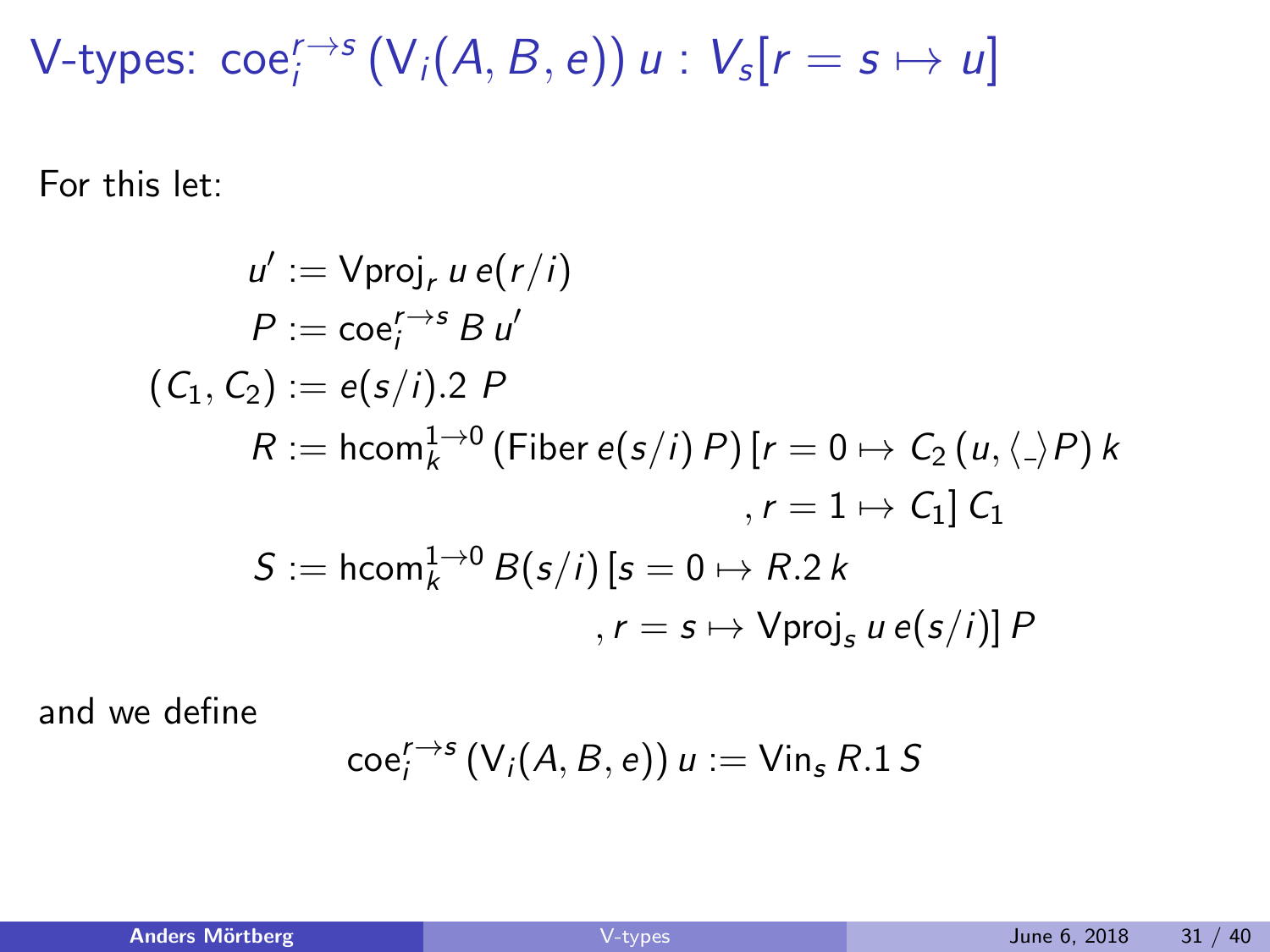We also have universes in yacctt, however as we are not using Glue-types we have to do more work to prove that they are fibrant

We follow a direct argument from AFH for glueing on lines of types onto a line of types $4$ 

The coe operation uses  $\forall i$ , and both coe and hcom uses the diagonal constraints/cofibrations in a crucial way

<sup>&</sup>lt;sup>4</sup>This is similar to an unfolded version of composition for the universe in CCHM, which in fact is what we implemented in cubicaltt for efficiency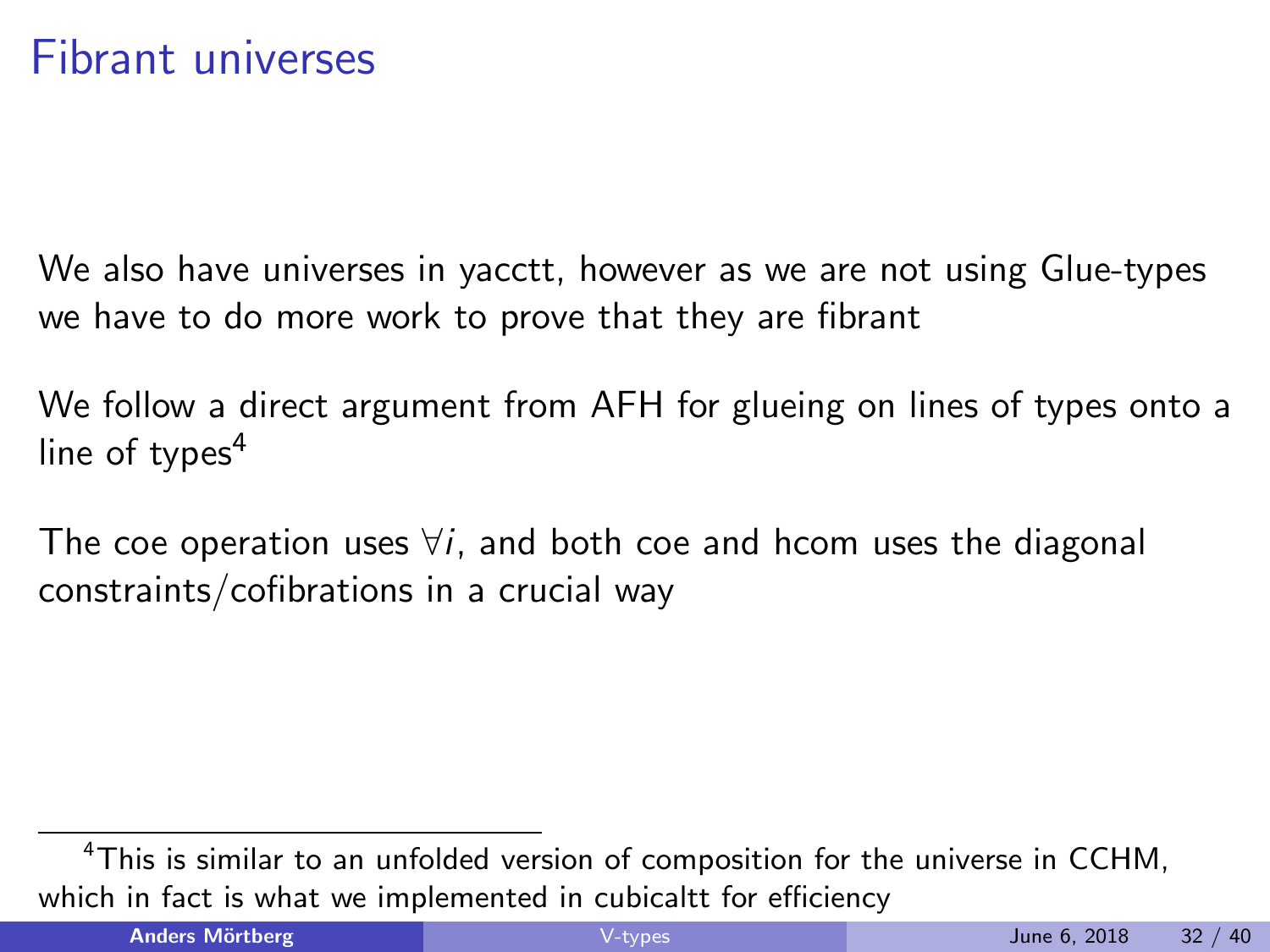I have formalized two proofs of univalence in yacctt

The first proof uses the observation that we can prove the full univalence axiom from an operation

ua : Equiv  $AB \rightarrow$  Path U A B

satisfying

$$
\mathsf{u} \mathsf{a}_\beta : \mathsf{Path}\, B\,(\mathsf{coe}_i^{0 \to 1}\,(\mathsf{u} \mathsf{a}\, e\, i)\, \mathsf{a})\,(\mathsf{e}\,\mathsf{a})
$$

for all  $a \cdot A$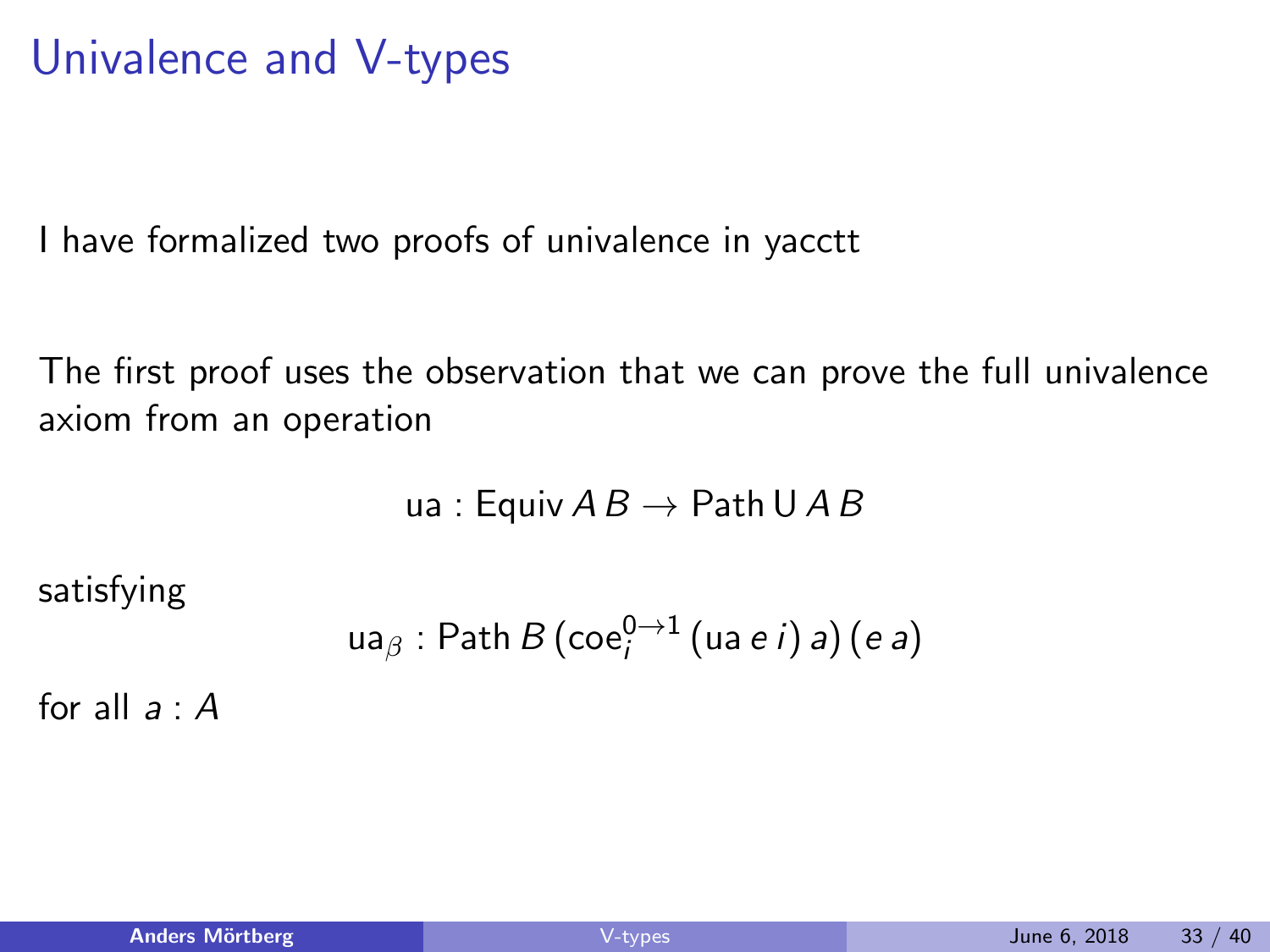Given  $e :$  Equiv  $AB$  we define:

$$
ua := \langle i \rangle \, \mathsf{V}_i(A,B,e)
$$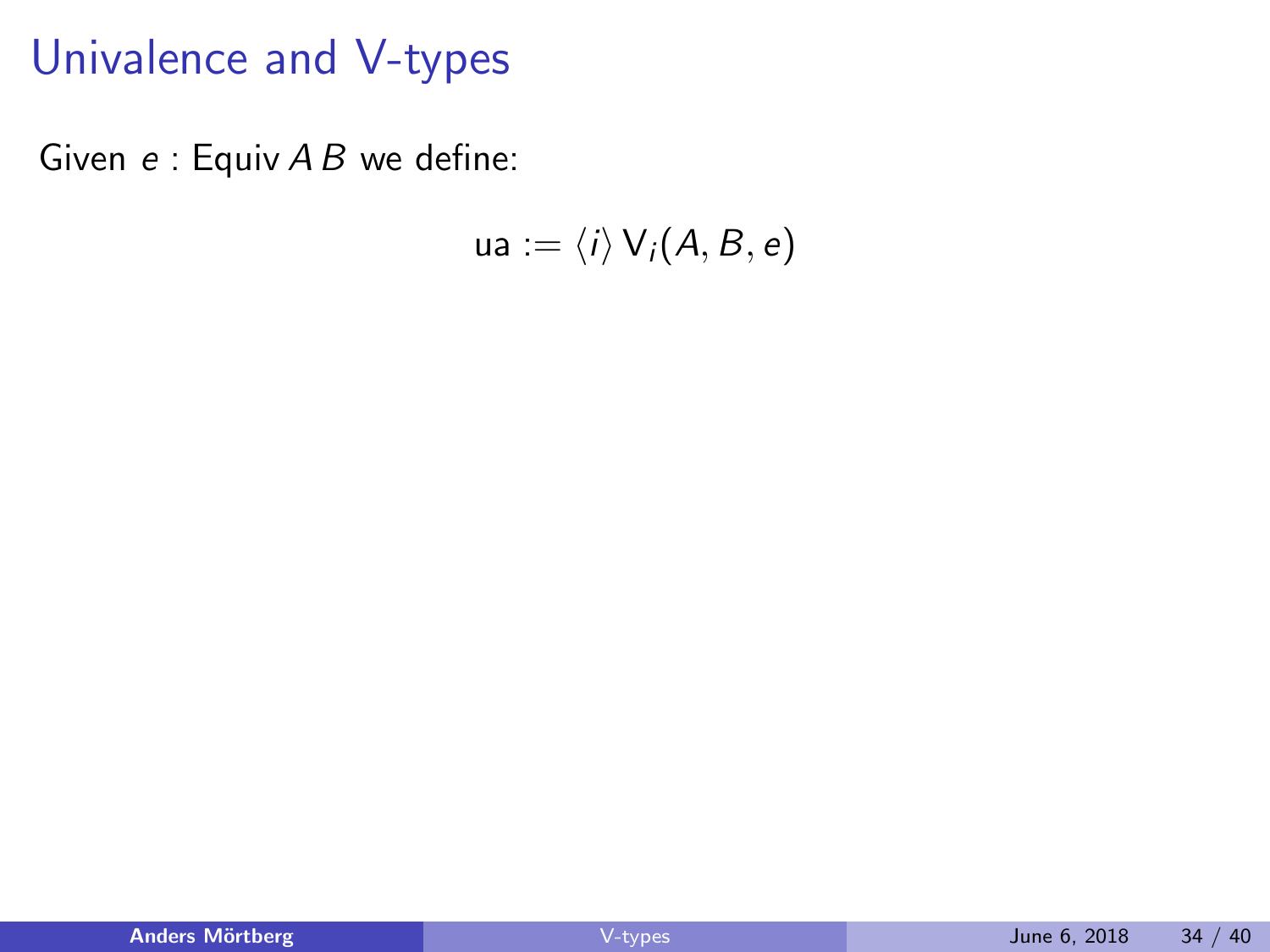Given  $e:$  Equiv  $AB$  we define:

$$
ua := \langle i \rangle \, \mathsf{V}_i(A,B,e)
$$

If we unfold the algorithm for coercion in V-types we see that

$$
\begin{aligned} \n\operatorname{coe}_i^{0 \to 1}(\operatorname{ua} i) a &= \operatorname{coe}_i^{0 \to 1}(\operatorname{V}_i(A, B, e)) a \\ \n&= \operatorname{coe}_i^{0 \to 1} B(e a) \n\end{aligned}
$$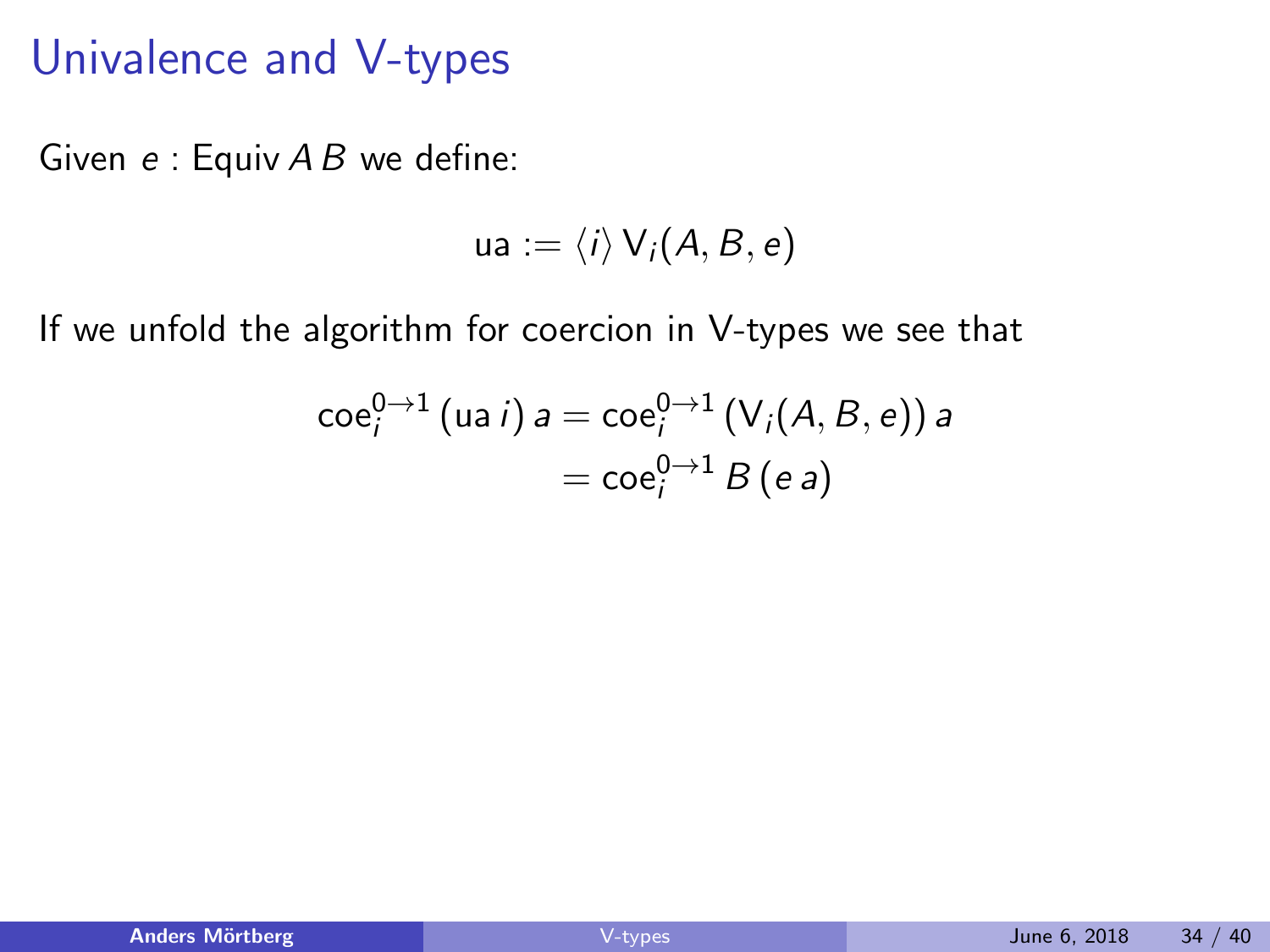Given  $e:$  Equiv  $AB$  we define:

$$
ua := \langle i \rangle \, V_i(A, B, e)
$$

If we unfold the algorithm for coercion in V-types we see that

$$
\begin{aligned} \n\operatorname{coe}_i^{0 \to 1}(\operatorname{ua} i) a &= \operatorname{coe}_i^{0 \to 1}(\operatorname{V}_i(A, B, e)) a \\ \n&= \operatorname{coe}_i^{0 \to 1} B(e a) \n\end{aligned}
$$

We can hence define

$$
\mathsf{ua}_{\beta} := \langle i \rangle \mathsf{coe}^{i \to 1}_i \, B \, (e \, a)
$$

This is simpler than in cubicaltt where the algorithm for composition for Glue-types gives two trivial compositions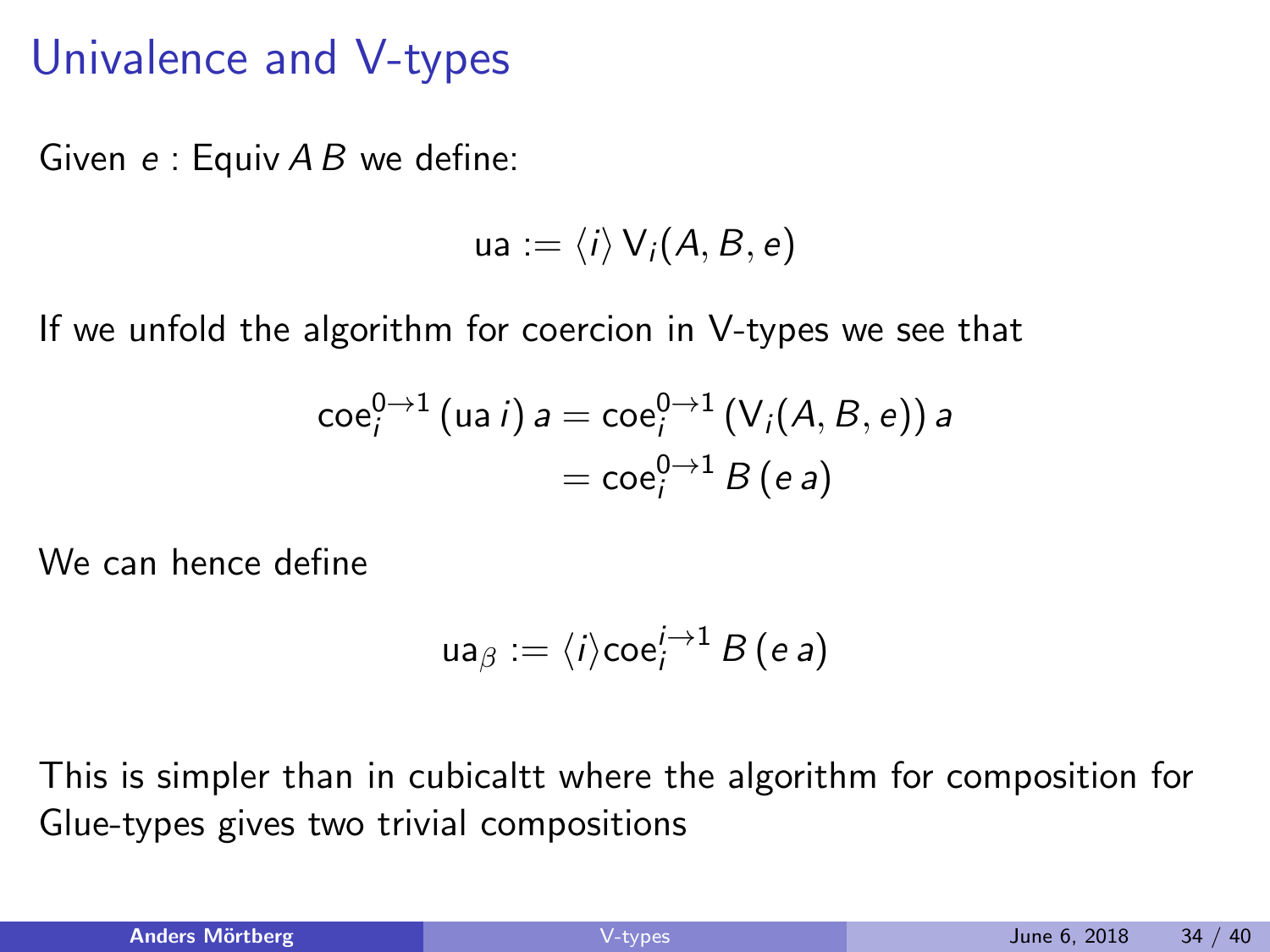## V-types and univalence

The second proof of univalence is similar to the one in CCHM where we show that unglue is an equivalence:

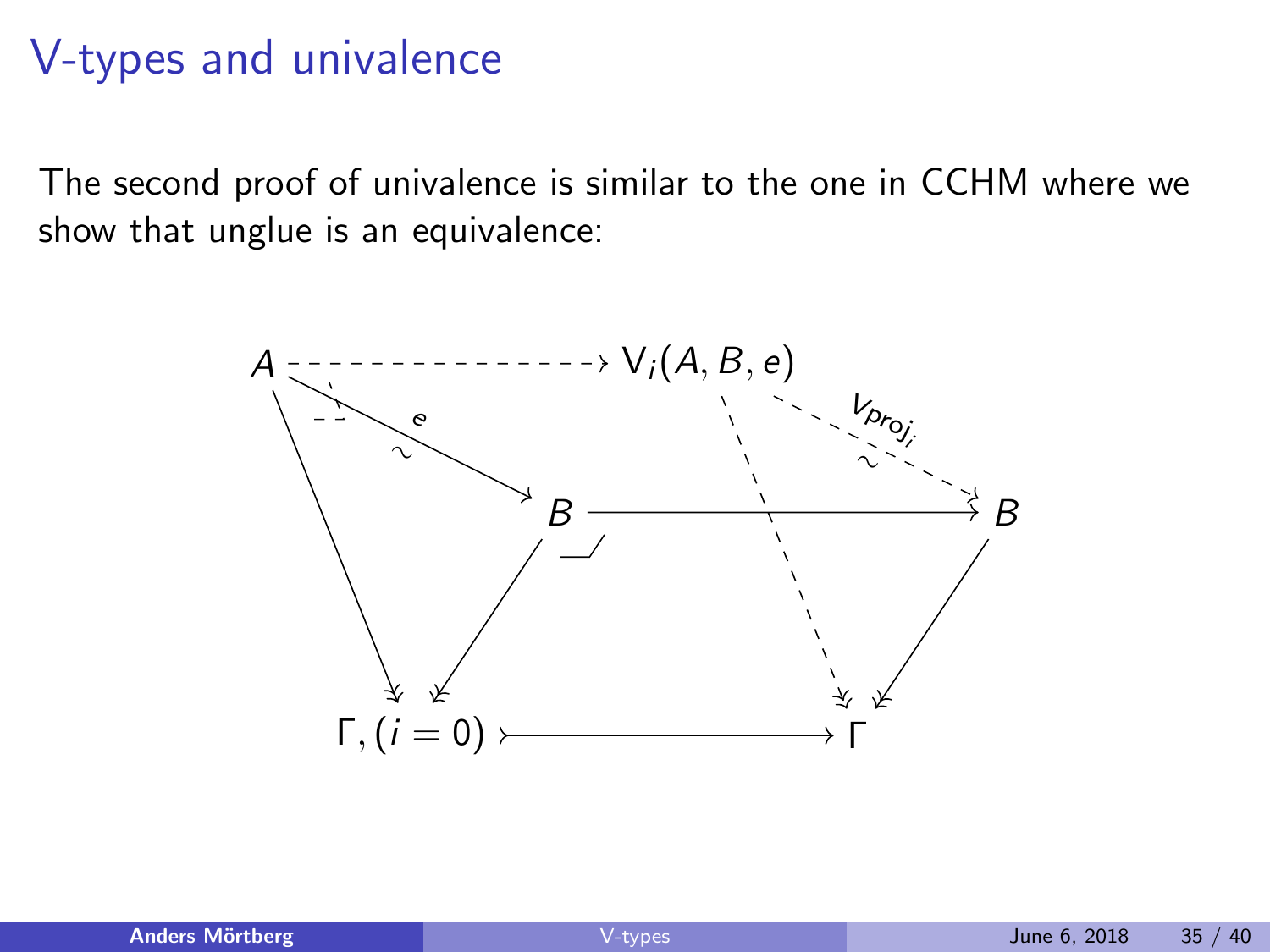## V-types and univalence

From this we can directly prove that given any type  $A:U$  the type  $(B: U) \times$  Equiv A B is contractible<sup>5</sup>

Corollary (Univalence)

For any term

```
t : (A \ B : U) \rightarrow Path U A \ B \rightarrow Equiv A B
```
the map t A B is an equivalence for all A and B

<sup>5</sup>I was a bit surprised that this worked out so smoothly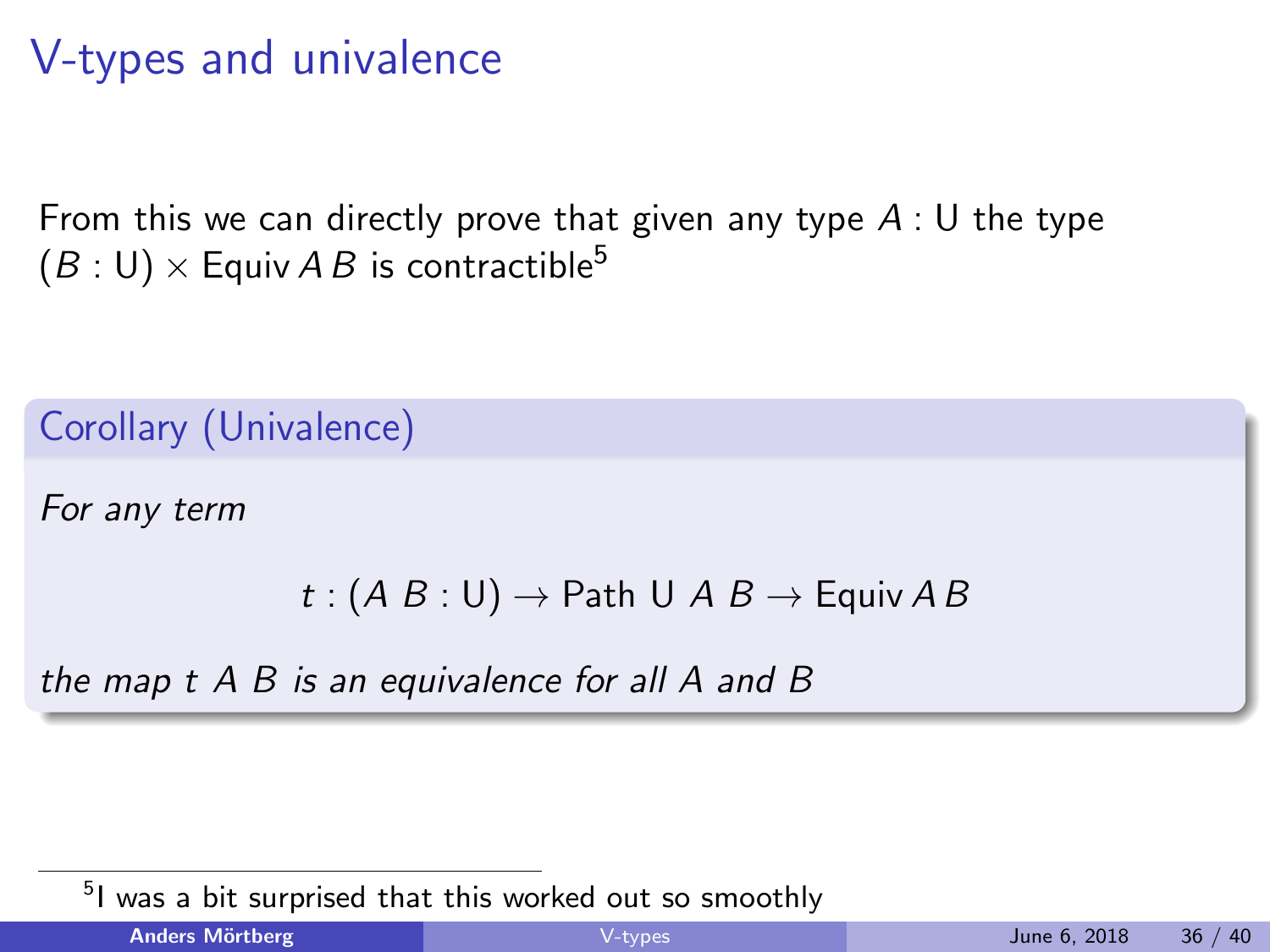## Higher inductive types

We have so far only added support for a few hardcoded HITs, but it should be possible to add a schema of them following

Computational Higher Type Theory IV: Inductive Types (Cavallo, Harper)

The algorithms for coe in HITs are very similar to those in CCHM:

On Higher Inductive Types in Cubical Type Theory (Coquand, Huber, M.)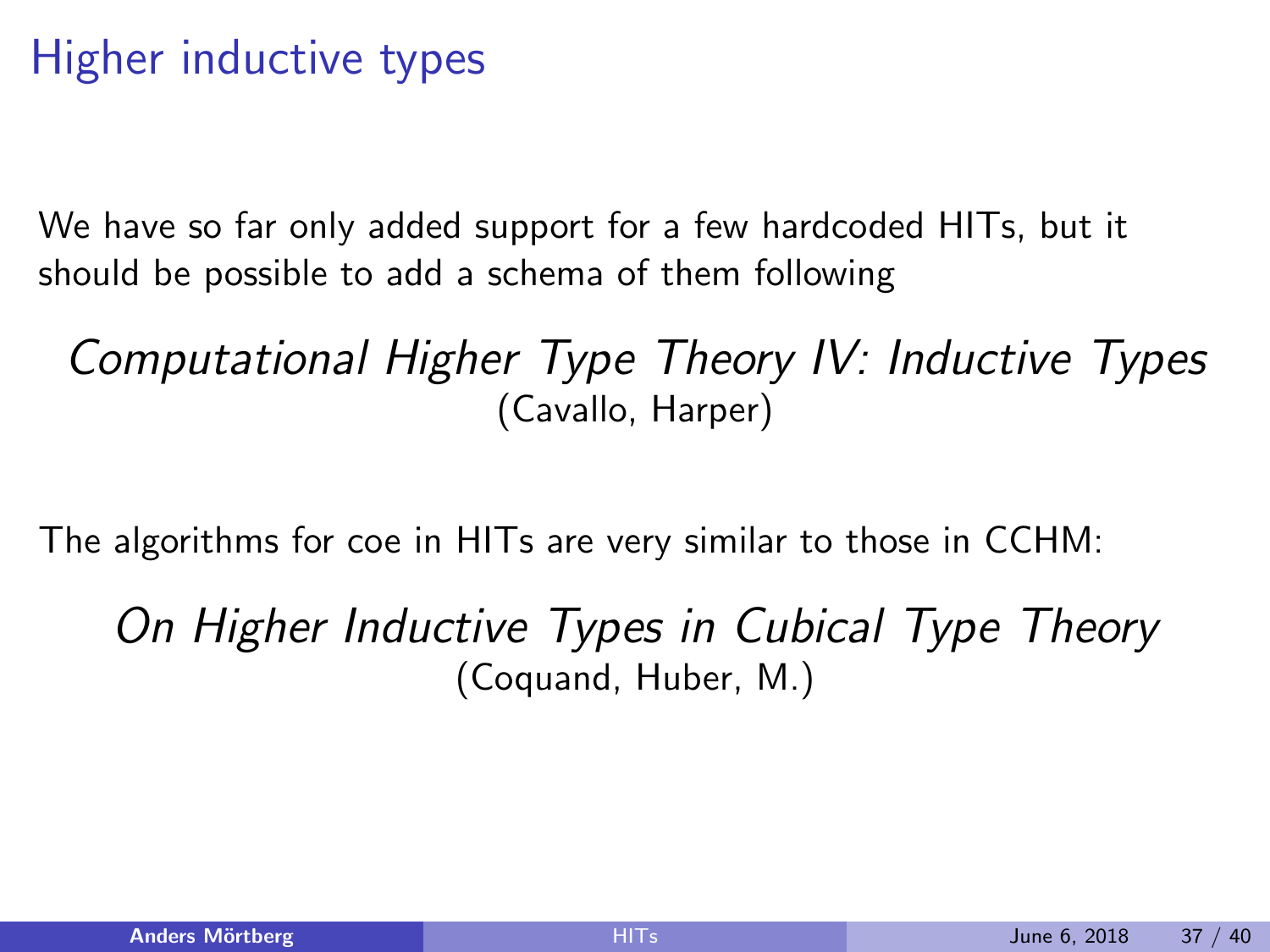### Conclusions

We have implemented a simple experimental proof assistant based on Cartesian cubical type theory

Some proofs are simpler compared to cubicaltt, while some are a bit harder

I'm optimistic that the V-types might be a bit more efficient than Glue-types for computing with univalence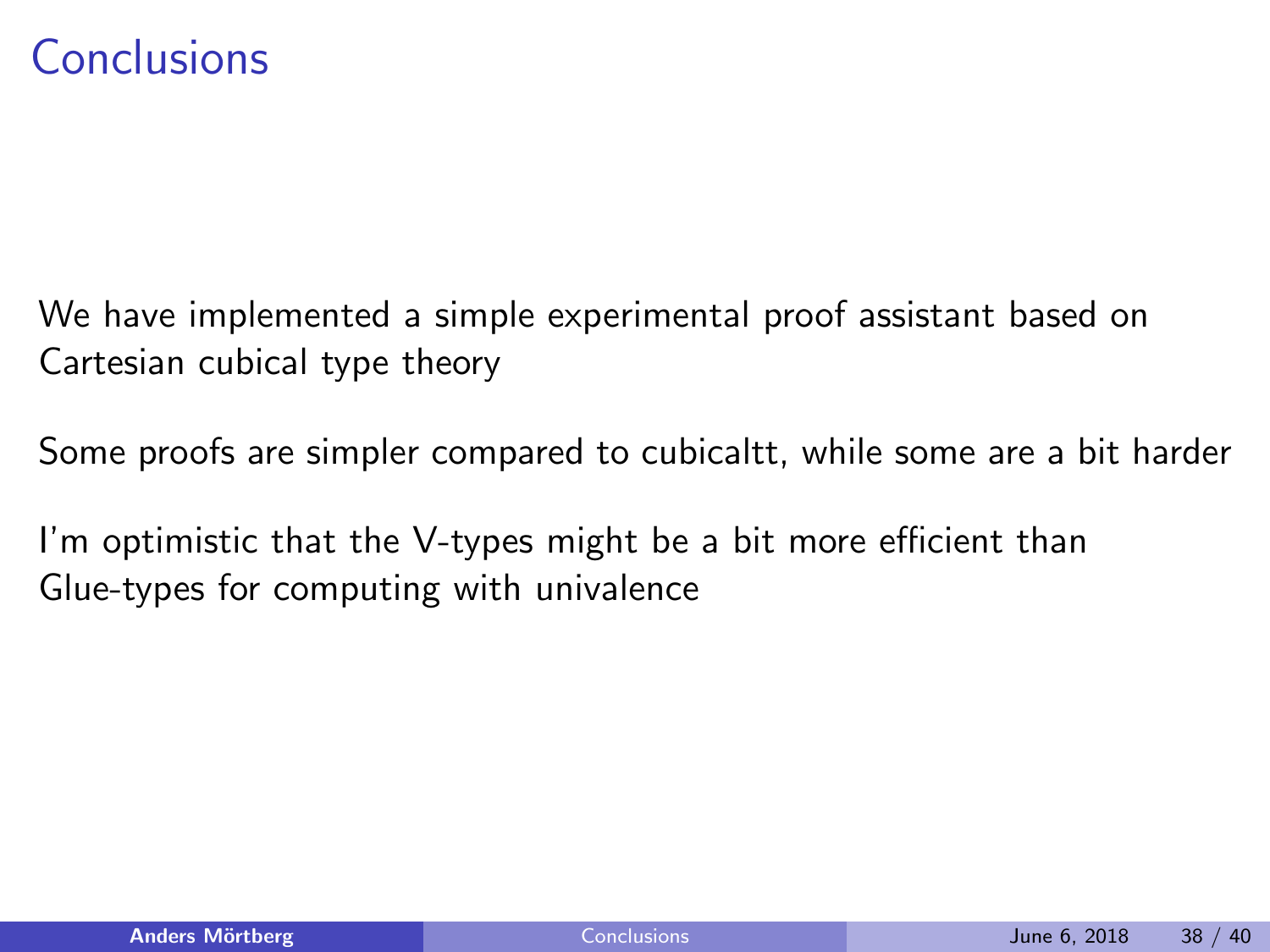### Open questions

- Can we make progress on computing Brunerie's number using yacctt?
- Can we design a super cubical type theory with connections, reversals and generalized Kan operations?